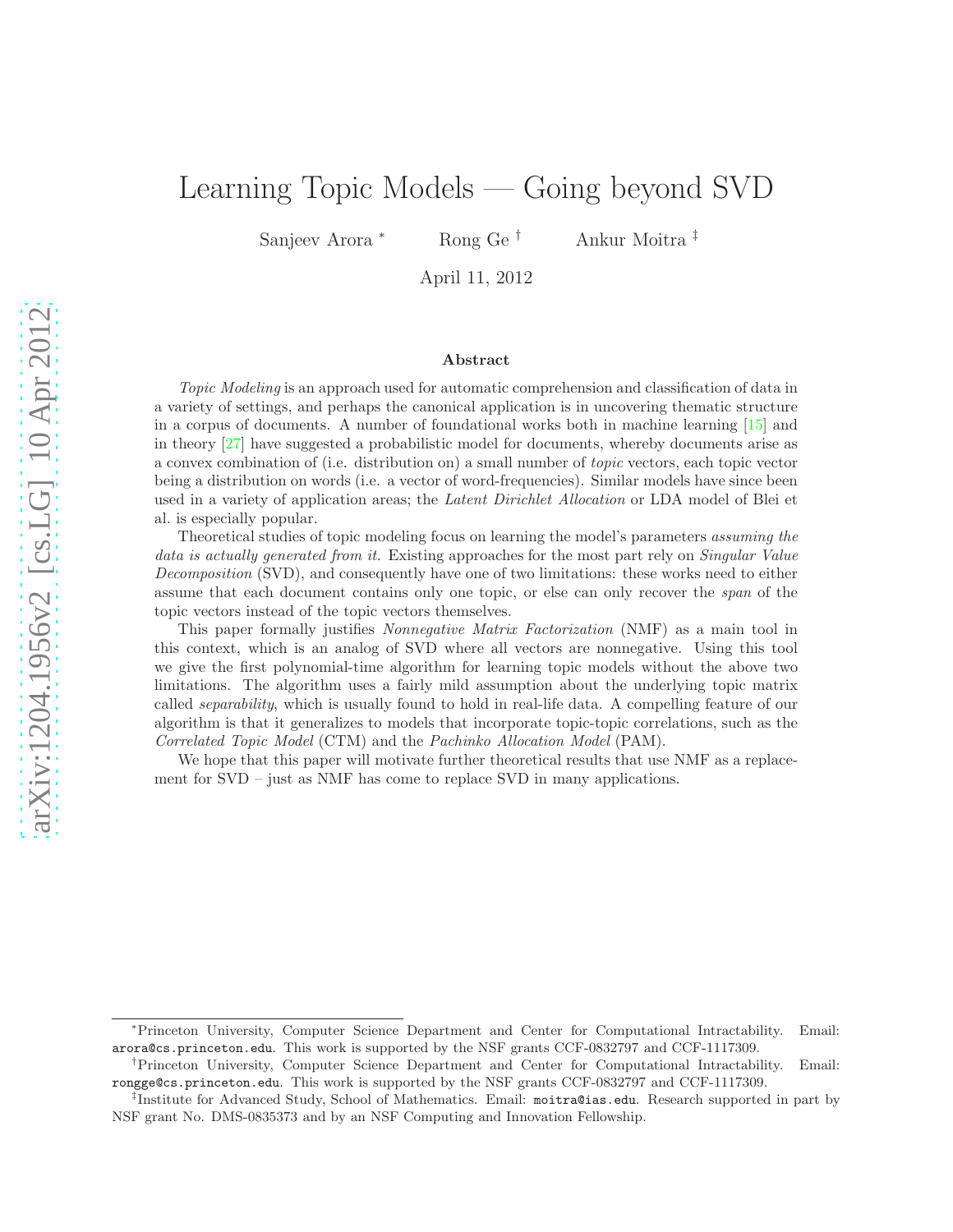# <span id="page-1-0"></span>1 Introduction

Developing tools for automatic comprehension and classification of data —web pages, newspaper articles, images, genetic sequences, user ratings — is a holy grail of machine learning. Topic Modeling is an approach that has proved successful in all of the aforementioned settings, though for concreteness here we will focus on uncovering thematic structure of a corpus of documents (see e.g. [\[4\]](#page-19-1), [\[6\]](#page-19-2)).

In order to learn structure one has to posit the *existence* of structure, and in topic models one assumes a generative model for a collection of documents. Specifically, each document is represented as a vector of word-frequencies (the bag of words representation). Seminal papers in theoretical CS (Papadimitriou et al. [\[27\]](#page-20-0)) and machine learning (Hofmann's Probabilistic Latent Semantic Analysis [\[15\]](#page-19-0)) suggested that documents arise as a convex combination of (i.e. distribution on) a small number of *topic* vectors, where each topic vector is a distribution on words (i.e. a vector of word-frequencies). Each convex combination of topics thus is itself a distribution on words, and the document is assumed to be generated by drawing N independent samples from it. Subsequent work makes specific choices for the distribution used to generate topic combinations —the well-known Latent Dirichlet Allocation (LDA) model of Blei et al [\[6\]](#page-19-2) hypothesizes a Dirichlet distribution (see Section [4\)](#page-13-0).

In machine learning, the prevailing approach is to use local search (e.g. [\[11\]](#page-19-3)) or other heuristics [\[32\]](#page-20-1) in an attempt to find a maximum likelihood fit to the above model. For example, fitting to a corpus of newspaper articles may reveal 50 topic vectors corresponding to, say, politics, sports, weather, entertainment etc., and a particular article could be explained as a  $(1/2, 1/3, 1/6)$ -combination of the topics politics, sports, and entertainment. Unfortunately (and not surprisingly), the maximum likelihood estimation is  $NP$ -hard (see Section [6\)](#page-17-0) and consequently when using this paradigm, it seems necessary to rely on unproven heuristics even though these have well-known limitations (e.g. getting stuck in a local minima [\[11,](#page-19-3) [28\]](#page-20-2)).

The work of Papadimitriou et al [\[27\]](#page-20-0) (which also formalized the topic modeling problem) and a long line of subsequent work have attempted to give provable guarantees for the problem of learning the model parameters assuming the data is actually generated from it. This is in contrast to a maximum likelihood approach, which asks to find the closest-fit model for arbitrary data. The principal algorithmic problem is the following (see Section [1.1](#page-2-0) for more details):

Meta Problem in Topic Modeling: There is an unknown topic matrix A with nonnegative entries that is dimension  $n \times r$ , and a stochastically generated unknown matrix W that is dimension  $r \times m$ . Each column of AW is viewed as a probability distribution on rows, and for each column we are given  $N \ll n$  i.i.d. samples from the associated distribution.

Goal: Reconstruct A and parameters of the generating distribution for W.

The challenging aspect of this problem is that we wish to recover *nonnegative* matrices  $A, W$ with small inner-dimension  $r$ . The general problem of finding nonnegative factors  $A, W$  of specified dimensions when given the matrix  $AW$  (or a close approximation) is called the *Nonnegative Matrix* Factorization (NMF) problem (see  $[22]$ , and  $[2]$  for a longer history) and it is NP-hard  $[31]$ . Lacking a tool to solve such problems, theoretical work has generally relied on the Singular Value Decomposition (SVD) which given the matrix  $AW$  will instead find factors  $U, V$  with both positive and negative entries. SVD can be used as a tool for clustering – in which case one needs to assume that each document has only one topic. In Papadimitriou et al  $[27]$  this is called the *pure documents* case and is solved under strong assumptions about the topic matrix A (see also [\[26\]](#page-20-5) and [\[1\]](#page-19-5) which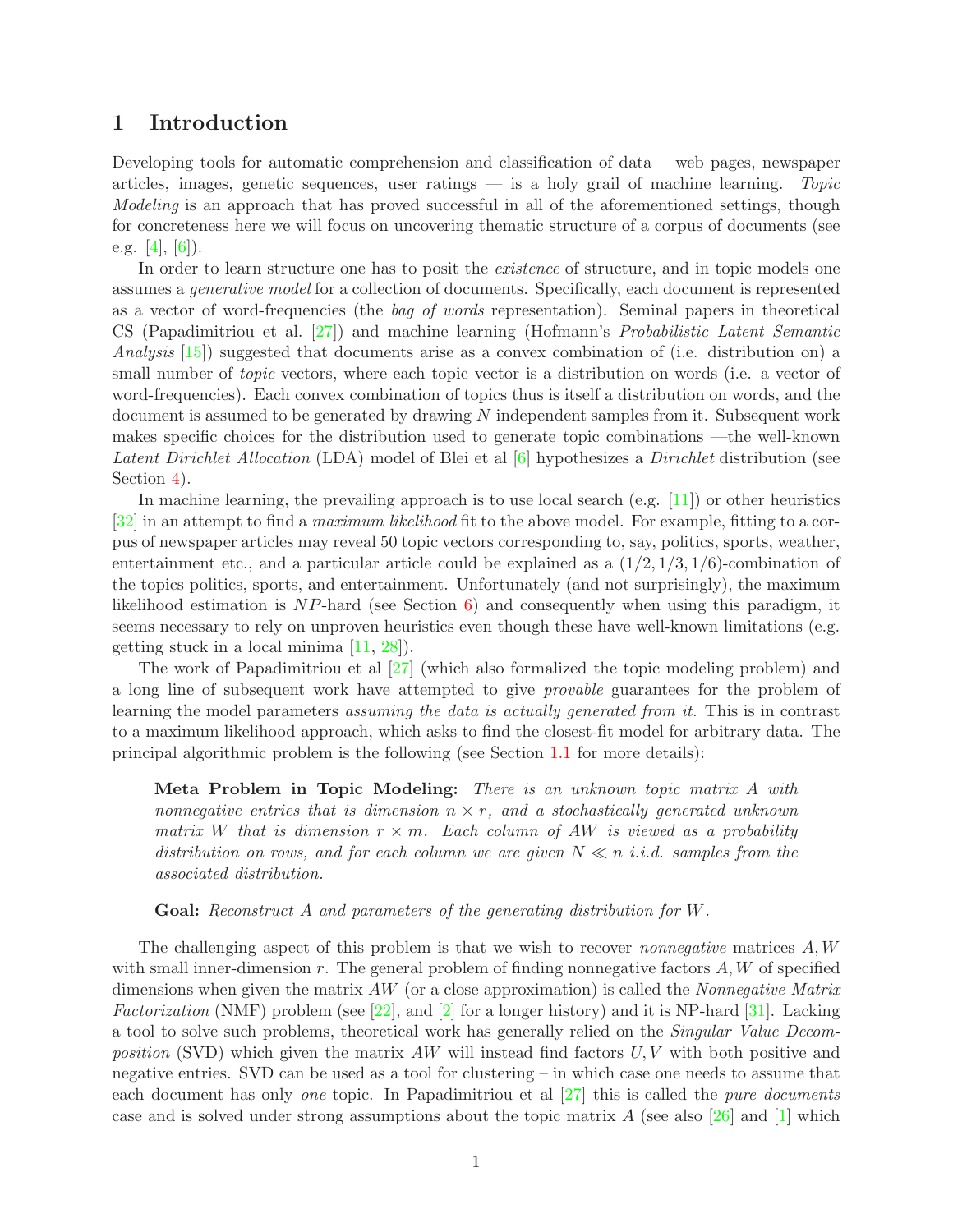uses the method of moments instead). Alternatively, other papers use SVD to recover the *span* of the columns of A (i.e. the topic vectors)  $[3]$ ,  $[20]$ ,  $[19]$ , which suffices for some applications such as computing the inner product of two document vectors (in the space spanned by the topics) as a measure of their similarity.

These limitations of existing approaches —either restricting to one topic per document, or else learning only the span of the topics instead of the topics themselves—are quite serious. In practice documents are much more faithfully described as a distribution on topics and indeed for a wide range of applications one needs the actual topics and not just their span – such as when browsing a collection of documents without a particular query phrase in mind, or tracking how topics evolve over time (see [\[4\]](#page-19-1) for a survey of various applications). Here we consider what we believe to be a much weaker assumption – separability. Indeed, this property has already been identified as a natural one in the machine learning community [\[12\]](#page-19-7) and has been empirically observed to hold in topic matrices fitted to various types of data [\[5\]](#page-19-8).

Separability requires that each topic has some near-perfect indicator word  $-$  a word that we call the *anchor word* for this topic— that appears with reasonable probability in that topic but with negligible probability in all other topics (e.g., "soccer" could be an anchor word for the topic "sports"). We give a formal definition in Section [1.1.](#page-2-0) This property is particularly natural in the context of topic modeling, where the number of distinct words (dictionary size) is very large compared to the number of topics. In a typical application, it is common to have a dictionary size in the thousands or tens of thousands, but the number of topics is usually somewhere in the range from 50 to 100. Note that separability does not mean that the anchor word always occurs (in fact, a typical document may be very likely to contain no anchor words). Instead, it dictates that when an anchor word does occur, it is a strong indicator that the corresponding topic is in the mixture used to generate the document.

Recently, we gave a polynomial time algorithm to solve NMF under the condition that the topic matrix  $\vec{A}$  is separable [\[2\]](#page-19-4). The intuition that underlies this algorithm is that the set of anchor words can be thought of as extreme points (in a geometric sense) of the dictionary. This condition can be used to identify all of the anchor words and then also the nonnegative factors. Ideas from this algorithm are a key ingredient in our present paper, but our focus is on the question:

Question. What if we are not given the true matrix AW, but are instead given a few samples (say, 100 samples) from the distribution represented by each column?

The main technical challenge in adapting our earlier NMF algorithm is that each document vector is a very poor approximation to the corresponding column of  $AW$  —it is too noisy in any reasonable measure of noise. Nevertheless, the core insights of our NMF algorithm still apply. Note that it is impossible to learn the matrix  $W$  to within arbitrary accuracy. (Indeed, this is information theoretically impossible even if we knew the topic matrix A and the distribution from which the columns of  $W$  are generated.) So we *cannot* in general give an estimator that converges to the true matrix  $W$ , and yet we can give an estimator that converges to the true topic matrix  $A!$ (For an overview of our algorithm, see the first paragraph of Section [3.](#page-6-0))

We hope that this application of our NMF algorithm is just a starting point and other theoretical results will start using NMF as a replacement for SVD – just as NMF has come to replace SVD in several applied settings.

## <span id="page-2-0"></span>1.1 Our Results

Now we precisely define the topic modeling (learning) problem which was informally introduced above. There is an unknown *topic matrix A* which is dimension  $n \times r$  (i.e. *n* is the dictionary size)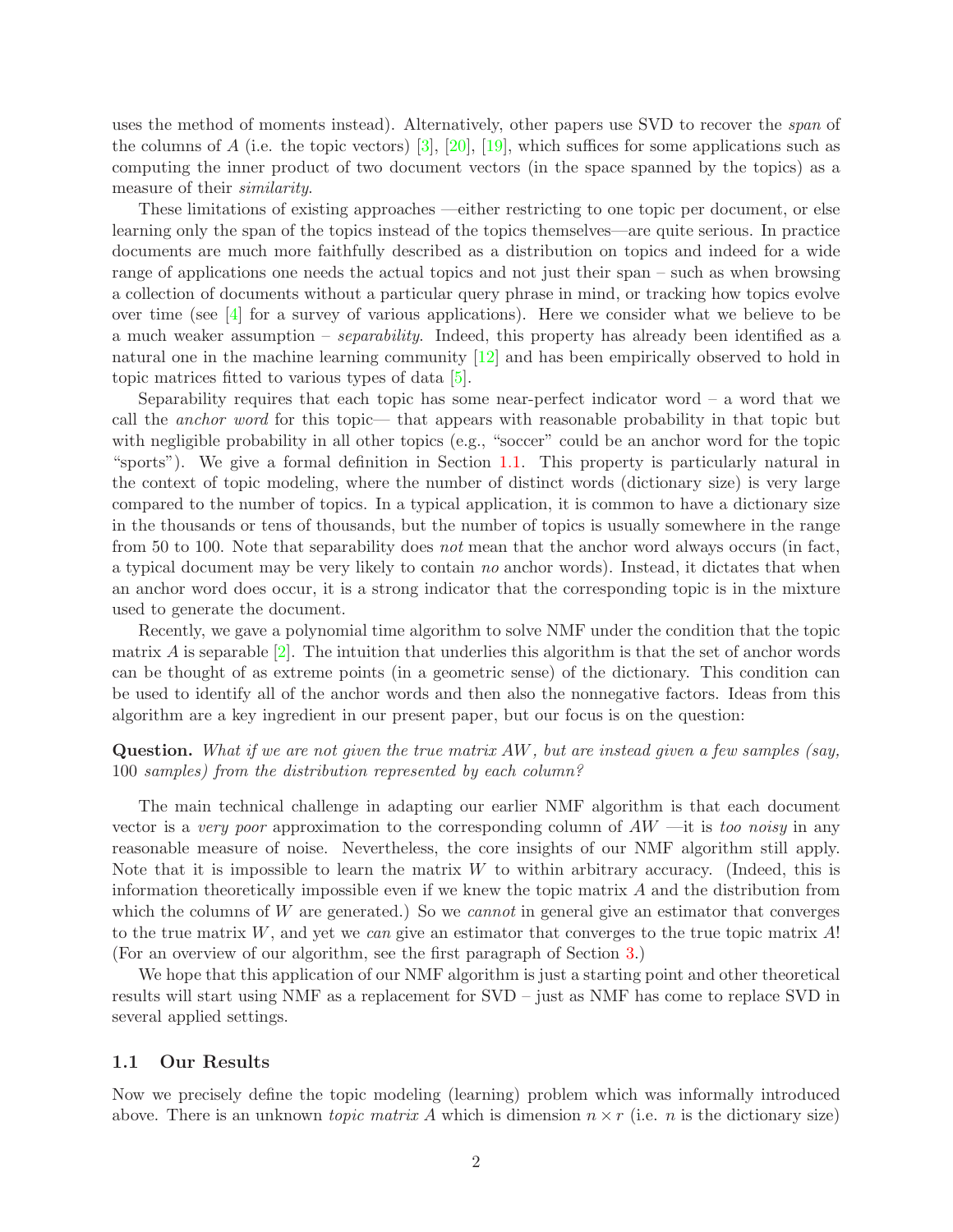and each column of A is a distribution on [n]. There is an unknown  $r \times m$  matrix W whose each column is itself a distribution (aka convex combination) on  $[r]$ . The columns of W are i.i.d. samples from a distribution T which belongs to a known family, e.g., Dirichlet distributions, but whose parameters are unknown. Thus each column of AW (being a convex combination of distributions) is itself a distribution on  $[n]$ , and the algorithm's input consists of N i.i.d. samples for each column of  $AW$ . Here N is the document size and is assumed to be a constant for simplicity. Our algorithm can be easily adapted to work when the documents have different sizes.

The algorithm's running time will necessarily depend upon various model parameters, since distinguishing a very small parameter from 0 imposes a lower bound on the number of samples needed. The first such parameter is a quantitative version of *separability*, which was presented above as a natural assumption in context of topic modeling.

**Definition 1.1** (p-Separable Topic Matrix). An  $n \times r$  matrix A is p-separable if for each i there is some row  $\pi(i)$  of A that has a single nonzero entry which is in the  $i^{th}$  column and it is at least p.

The next parameter measures the lowest probability with which a topic occurs in the distribution that generates columns of W.

**Definition 1.2** (Topic Imbalance). The *topic imbalance* of the model is the ratio between the largest and smallest expected entries in a column of W, in other words,  $a = \max_{i,j \in [r]} \frac{\mathbf{E}[X_i]}{\mathbf{E}[X_j]}$  where  $X \in \mathbb{R}^r$  is a random weighting of topics chosen from the distribution.

Finally, we require that topics stay identifiable despite sampling-induced noise. To formalize this, we define a matrix that will be important throughout this paper:

**Definition 1.3** (Topic-Topic Covariance Matrix  $R(\mathcal{T})$ ). If  $\mathcal{T}$  is the distribution that generates the columns of W, then  $R(\mathcal{T})$  is defined as an  $r \times r$  matrix whose  $(i, j)$ th entry is  $E[X_i X_j]$  where  $X_1, X_2, \ldots X_r$  is a vector chosen from  $\mathfrak{T}$ .

Let  $\gamma > 0$  be a lower bound on the  $\ell_1$ -condition number of the matrix  $R(\mathcal{T})$ . This is defined in Section [2,](#page-4-0) but for a  $r \times r$  matrix it is within a factor of  $\sqrt{r}$  of the smallest singular value. Our algorithm will work for any  $\gamma$ , but the number of documents we require will depend (polynomially) on  $1/\gamma$ :

<span id="page-3-0"></span>Theorem 1.4 (Main). There is a polynomial time algorithm that learns the parameters of a topic model if the number of documents is at least

$$
m = \max \left\{ O\left(\frac{\log n \cdot a^4 r^6}{\epsilon^2 p^6 \gamma^2 N}\right), O\left(\frac{\log r \cdot a^2 r^4}{\gamma^2}\right) \right\},\,
$$

where the three numbers  $a, p, \gamma$  are as defined above. The algorithm learns the topic-term matrix A up to additive error  $\epsilon$ . Moreover, when the number of documents is also larger than  $O\left(\frac{\log r \cdot r^2}{\epsilon^2}\right)$  $\frac{(r\cdot r^2}{\epsilon^2})$  the algorithm can learn the topic-topic covariance matrix  $R(\mathcal{T})$  up to additive error  $\epsilon$ .

As noted earlier, we are able to recover the topic matrix even though we do not always recover the parameters of the column distribution T. In some special cases we can also recover the parameters of T, e.g. when this distribution is Dirichlet, as happens in the popular Latent Dirichlet Allocation (LDA) model [\[6,](#page-19-2) [4\]](#page-19-1). In Section [4.1](#page-14-0) we compute a lower bound on the  $\gamma$  parameter for the Dirichlet distribution, which allows us to apply our main learning algorithm, and also the parameters of T can be recovered from the co-variance matrix  $R(\mathcal{T})$  (see Section [4.2\)](#page-14-1).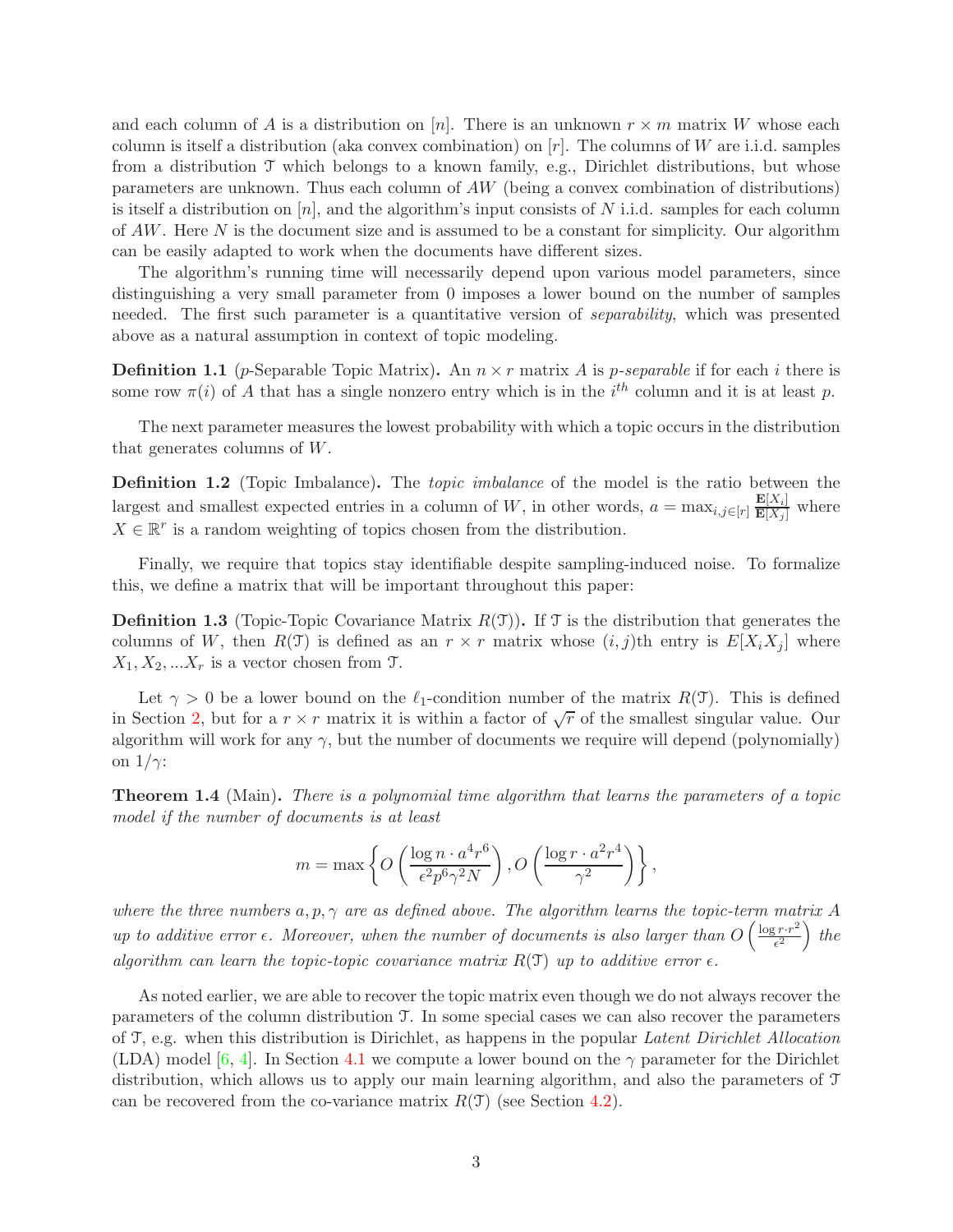Recently the basic LDA model has been refined to allow correlation among different topics, which is more realistic. See for example the *Correlated Topic Model* (CTM) [\[7\]](#page-19-9) and the *Pachinko* Allocation Model (PAM) [\[24\]](#page-20-8). A compelling aspect of our algorithm is that it extends to these models as well: we can learn the topic matrix, even though we cannot always identify T. (Indeed, the distribution  $\mathcal T$  in the Pachinko is not even identifiable: two different sets of parameters can generate exactly the same distribution)

Comparison with existing approaches. (i) We rely crucially on separability. But note that this assumption is weaker in some sense than the assumptions in all prior works that provably learn the topic matrix. They assume a single topic per document, which can be seen as a strong separability assumption about W instead of  $A$  —in every column of W only one entry is nonzero. By contrast, separability only assumes a similar condition for a negligible fraction —namely, r out of  $n$ — of rows of A. Besides, it is found to actually hold in topic matrices found using current heuristics. (ii) Needless to say, existing theoretical approaches for recovering topic matrix A couldn't handle topic correlations at all since they only allow one topic per document. (iii) We remark that prior approaches that learn the span of A instead of A needed strong concentration bounds on eigenvalues of random matrices, and thus require substantial document sizes (on the order of the number of words in the dictionary!). By contrast we can work with documents of  $O(1)$  size.

# <span id="page-4-0"></span>2 Tools for (Noisy) Nonnegative Matrix Factorization

## <span id="page-4-1"></span>2.1 Various Condition Numbers

Central to our arguments will be various notions of matrices being "far" from being low-rank. The most interesting one for our purposes was introduced by Kleinberg and Sandler [\[19\]](#page-20-7) in the context of collaborative filtering; and can be thought of as an  $\ell_1$ -analogue to the smallest singular value of a matrix.

**Definition 2.1** ( $\ell_1$  Condition Number). If matrix B has nonnegative entries and all rows sum to 1 then its  $\ell_1$  Condition Number  $\Gamma(B)$  is defined as:

$$
\Gamma(B) = \min_{\|x\|_1 = 1} \|xB\|_1.
$$

If B does not have row sums of one then  $\Gamma(B)$  is equal to  $\Gamma(DB)$  where D is the diagonal matrix such that DB has row sums of one.

For example, if the rows of B have disjoint support then  $\Gamma(B) = 1$  and in general the quantity  $\Gamma(B)$  can be thought of a measure of how close two distributions on *disjoint* sets of rows can be. Note that, if x is an n-dimensional real vector,  $||x||_2 \le ||x||_1 \le \sqrt{n} ||x||_2$  and hence (if  $\sigma_{min}(B)$  is the smallest singular value of  $B$ ), we have:

$$
\frac{1}{\sqrt{n}}\sigma_{min}(B) \leq \Gamma(B) \leq \sqrt{m}\sigma_{min}(B).
$$

The above notions of condition number will be most relevant in the context of the topic-topic covariance matrix  $R(\mathcal{T})$ . We shall always use  $\gamma$  to denote the  $\ell_1$  condition number of  $R(\mathcal{T})$ . The definition of condition number will be preserved even when we estimate the topic-topic covariance matrix using random samples.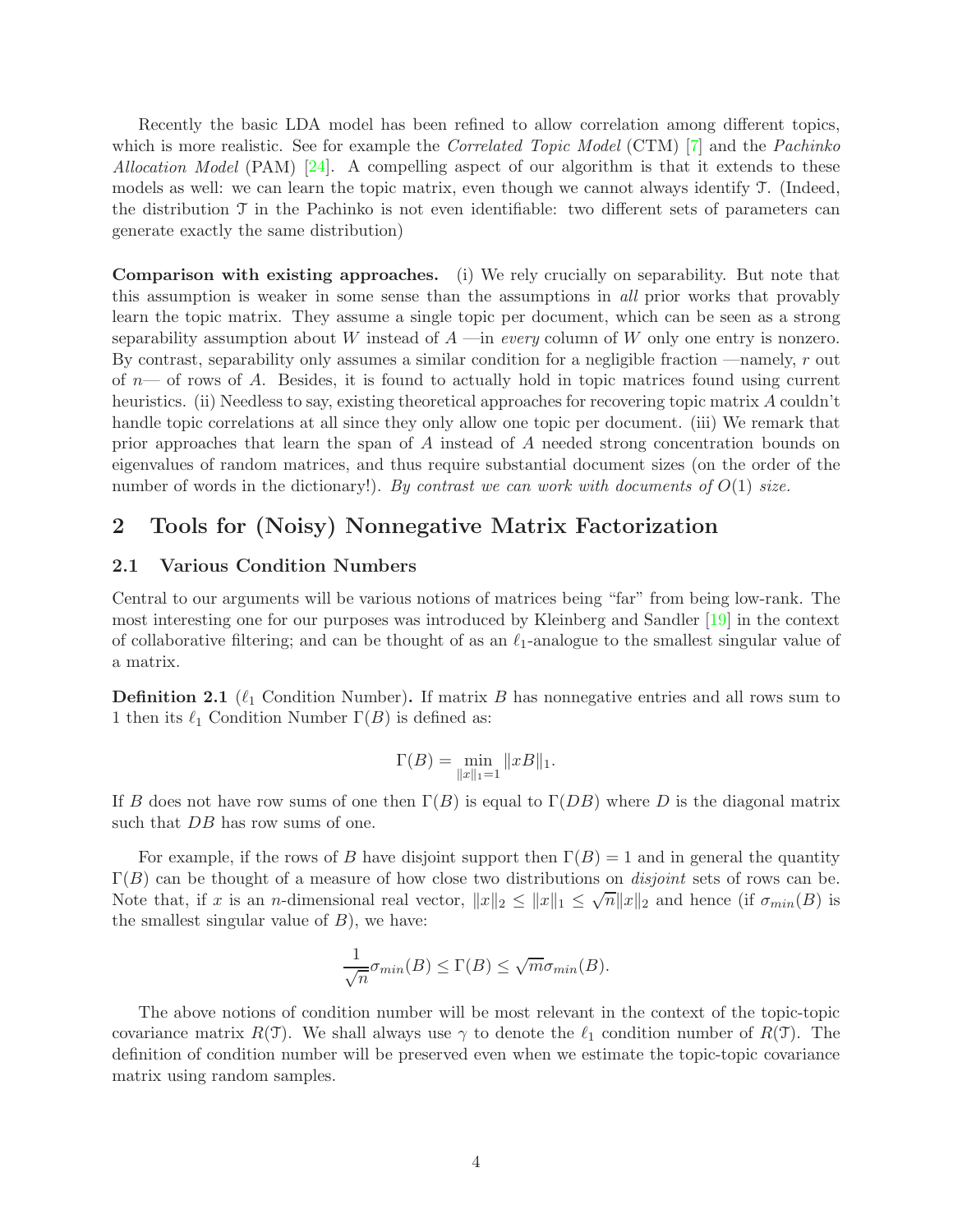<span id="page-5-1"></span>**Lemma 2.2.** When  $m > 5 \log r / \epsilon_0^2$ , with high probability the matrix  $R = \frac{1}{m}WW^T$  is entry-wise close to R(T) with error  $\epsilon_0$ . Further, when  $\epsilon_0 < 1/4\gamma a r^2$  where a is topic imbalance, the matrix R has  $\ell_1$  condition number at least  $\gamma/2$ .

**Proof:** Since  $\mathbf{E}[W_i W_i^T] = R(\mathcal{T})$ , the first part is just by Chernoff bound and union bound. The further part follows because  $R(\mathcal{T})$  is  $\gamma$  robustly simplicial, and the error can change the  $\ell_1$  norm of vR for any unit v by at most  $ar \cdot re_0$ . The extra factor ar comes from the normalization to make rows of R sum up to 1.  $\blacksquare$ 

In our previous work on nonnegative matrix factorization [\[2\]](#page-19-4) we defined a different measure of "distance" from singular which is essential to the polynomial time algorithm for NMF:

**Definition 2.3** (β-robustly simplicial). If each column of a matrix A has unit  $\ell_1$  norm, then we say it is  $\beta$ -robustly simplicial if no column in A has  $\ell_1$  distance smaller than  $\beta$  to the convex hull of the remaining columns in A.

The following claim clarifies the interrelationships of these latter condition numbers.

<span id="page-5-0"></span>Claim 2.4. (i) If A is p-separable then  $A<sup>T</sup>$  has  $\ell_1$  condition number at least p. (ii) If  $A<sup>T</sup>$  has all row sums equal to 1 then A is  $\beta$ -robustly simplicial for  $\beta = \Gamma(A^T)/2$ .

We shall see that the  $\ell_1$  condition number for product of matrices is at least the product of  $\ell_1$ condition number. The main application of this composition is to show that the matrix  $R(\mathcal{T})A^T$ (or the empirical version  $RA^T$ ) is at least  $\Omega(\gamma p)$ -robustly simplicial. The following lemma will play a crucial role in analyzing our main algorithm:

**Lemma 2.5** (Composition Lemma). If B and C are matrices with  $\ell_1$  condition number  $\Gamma(B) \ge \gamma$ and  $\Gamma(C) \geq \beta$ , then  $\Gamma(BC)$  is at least  $\beta \gamma$ . Specificially, when A is p-separable the matrix  $R(\mathcal{T})A^T$ is at least  $\gamma p/2$ -robustly simplicial.

**Proof:** The proof is straight forward because for any vector x, we know  $||xBC||_1 \leq \Gamma(C) ||xB||_1 \leq$  $\Gamma(C)\Gamma(B)\|x\|_1$ . For the matrix  $R(\mathcal{I})A^T$ , by Claim [2.4](#page-5-0) we know the matrix  $A^T$  has  $\ell_1$  condition number at least p. Hence  $\Gamma(R(\mathcal{T})A^T)$  is at least  $\gamma p$  and again by Claim [2.4](#page-5-0) the matrix is  $\gamma p/2$ robustly simplicial.  $\blacksquare$ 

### <span id="page-5-3"></span>2.2 Noisy Nonnegative Matrix Factorization under Separability

A key ingredient is an approximate NMF algorithm from [\[2\]](#page-19-4), which can recover an approximate nonnegative matrix factorization  $M \approx AW$  when the  $\ell_1$  distance between each row of M and the corresponding row in  $AW$  is small. We emphasize that this is not enough for our purposes, since the term-by-document matrix  $M$  will have a substantial amount of noise (when compared to its expectation) precisely because the number of words in a document  $N$  is much smaller than the dictionary size n. Rather, we will apply the following algorithm (and an improvement that we give in Section [5\)](#page-15-0) to the Gram matrix  $\tilde{M}\tilde{M}^T$ .

<span id="page-5-2"></span>**Theorem 2.6** (Robust NMF Algorithm [\[2\]](#page-19-4)). Suppose  $M = AW$  where W and M are normalized to have rows sum up to 1, A is separable and W is  $\gamma$ -robustly simplicial. Let  $\epsilon = O(\gamma^2)$ . There is a polynomial time algorithm that given  $\tilde{M}$  such that for all rows  $\left\| \tilde{M}^i - M^i \right\|_1 < \epsilon$ , finds a W' such that  $\left\|W^{i}-W^{i}\right\|_{1} < 10\epsilon/\gamma + 7\epsilon$ . Further every row  $W'^{i}$  in  $W'$  is a row in  $\tilde{M}$ . The corresponding row in M can be represented as  $(1 - O(\epsilon/\gamma^2))W^i + O(\epsilon/\gamma^2)W^{-i}$ . Here  $W^{-i}$  is a vector in the convex hull of other rows in W with unit length in  $\ell_1$  norm.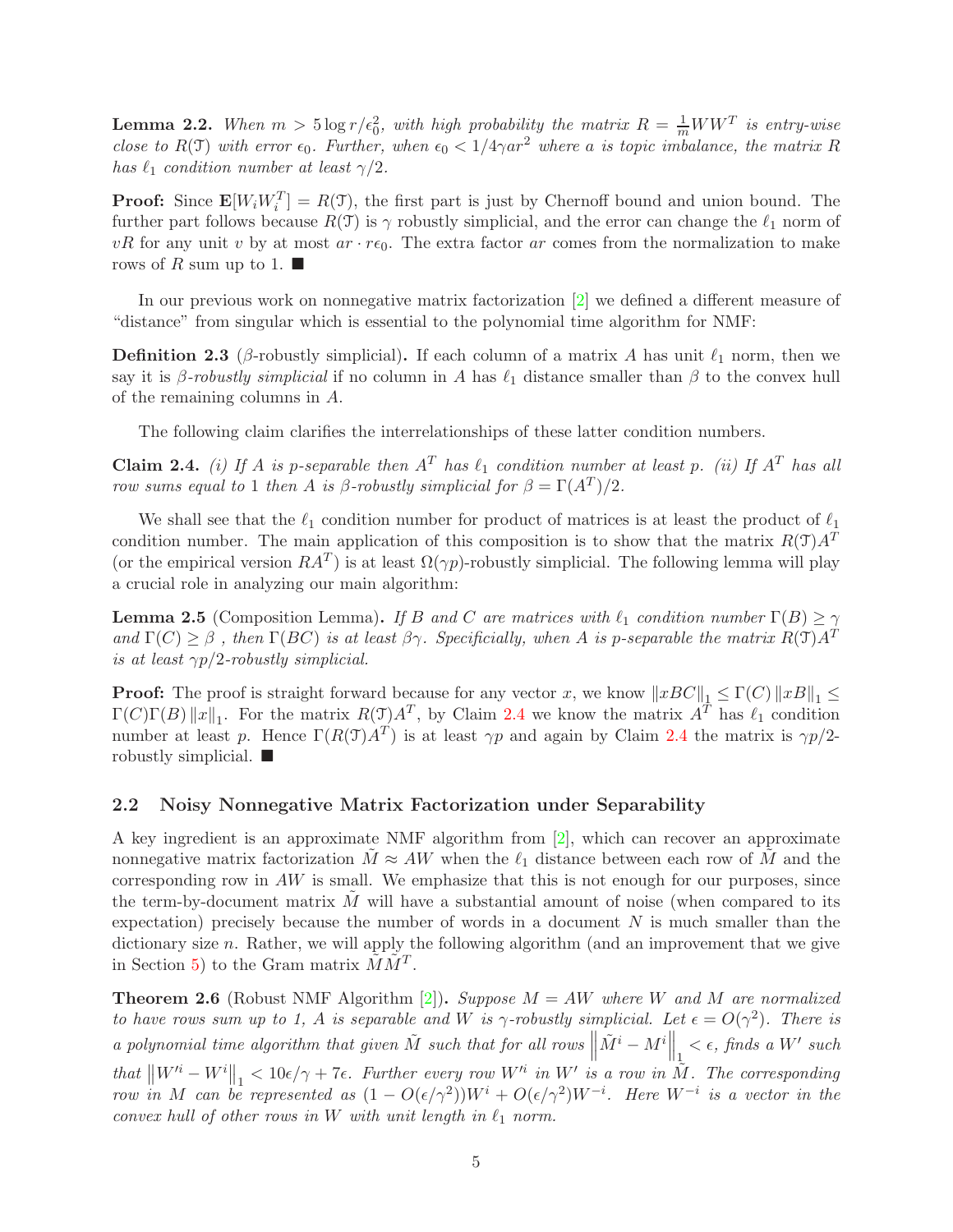In this paper we need a slightly different goal here than in [\[2\]](#page-19-4). Our goal is not to recover estimates to the anchor words that are close in  $\ell_1$ -norm but rather to recover almost anchor words (word whose row in A has almost all its weight on a single coordinate). Hence, we will be able to achieve better bounds by treating this problem directly, and we give a substitute for the above theorem. We defer the proof to Section [5.](#page-15-0)

<span id="page-6-1"></span>**Theorem 2.7.** Suppose  $M = AW$  where W and M are normalized to have rows sum up to 1, A is separable and W is  $\gamma$ -robustly simplicial. When  $\epsilon < \gamma/100$  there is a polynomial time algorithm that given  $\tilde{M}$  such that for all rows  $\|\tilde{M}^i - M^i\|_1 < \epsilon$ , finds r row (almost anchor words) in  $\tilde{M}$ . The i-th almost anchor word corresponds to a row in M that can be represented as  $(1 - O(\epsilon/\gamma))W^i$  +  $O(\epsilon/\gamma)W^{-i}$ . Here  $W^{-i}$  is a vector in the convex hull of other rows in W with unit length in  $\ell_1$ norm.

# <span id="page-6-0"></span>3 Algorithm for Learning a Topic Model: Proof of Theorem [1.4](#page-3-0)

First it is important to understand why separability helps in nonnegative matrix factorization, and specifically, the exact role played by the anchor words. Suppose the NMF algorithm is given a matrix AB. If A is p-separable then this means that A contains a diagonal matrix (up to row permutations). Thus a scaled copy of each row of  $B$  is present as a row in  $AB$ . In fact, if we knew the anchor words of  $A$ , then by looking at the corresponding rows of  $\overline{AB}$  we could "read off" the corresponding row of  $B$  (up to scaling), and use these in turn to recover all of  $A$ . Thus the anchor words constitute the "key" that "unlocks" the factorization, and indeed the main step of our earlier NMF algorithm was a geometric procedure to identify the anchor words. When one is given a noisy version of  $AB$ , the analogous notion is "almost anchor" words, which correspond to rows of AB that are "very close" to rows of B; see Theorem [2.7.](#page-6-1)

Now we sketch how to apply these insights to learning topic models. Let M denote the provided term-by-document matrix, whose each column describes the empirical word frequencies in the documents. It is obtained from sampling AW and thus is an extremely noisy approximation to AW. Our algorithm starts by forming the Gram matrix  $MM^T$ , which can be thought of as an empirical word-word covariance matrix. In fact as the number of documents increases  $\frac{1}{m}MM^T$ tends to a limit  $Q = \frac{1}{m} E[AWW^T A]$ , implying  $Q = AR(\mathcal{T})A^T$ . (See Lemma [3.7.](#page-11-0)) Imagine that we are given the exact matrix  $Q$  instead of a noisy approximation. Notice that  $Q$  is a product of three nonnegative matrices, the first of which is p-separable and the last is the transpose of the first. NMF at first sight seems too weak to help find such factorizations. However, if we think of Q as a product of two nonnegative matrices, A and  $R(\mathcal{T})A^T$ , then our NMF algorithm [\[2\]](#page-19-4) can at least identify the anchor words of A. As noted above, these suffice to recover  $R(\mathcal{T})A^T$ , and then (using the anchor words of  $A$  again) all of  $A$  as well. See Section  $3.1$  for details.

Of course, we are not given Q but merely a good approximation to it. Now our NMF algorithm allows us to recover "almost anchor" words of A, and the crux of the proof is Section [3.2](#page-8-0) showing that these suffice to recover provably good estimates to A and  $WW<sup>T</sup>$ . This uses (mostly) bounds from matrix perturbation theory, and interrelationships of condition numbers mentioned in Section [2.](#page-4-0)

For simplicity we assume the following condition on the topic model, which we will see in Section [3.5](#page-12-0) can be assumed without loss of generality:

(\*) The number of words, n, is at most  $4ar/\epsilon$ .

Please see Algorithm [1:](#page-7-1) Main Algorithm for description of the algorithm. Note that  $R$  is our shorthand for  $\frac{1}{m}WW^T$ , which as noted converges to  $R(\mathcal{T})$  as the number of documents increases.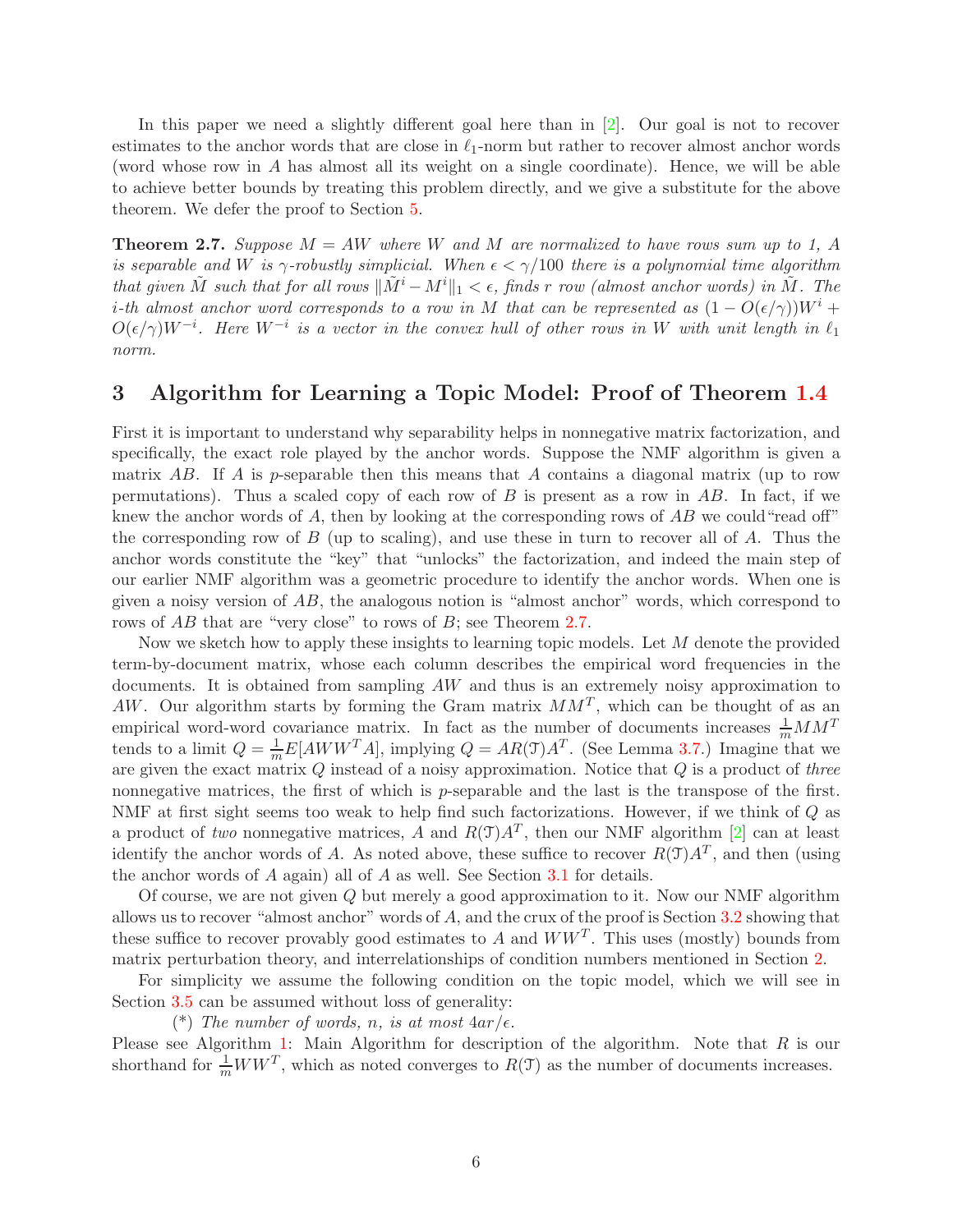## <span id="page-7-1"></span>Algorithm 1. MAIN ALGORITHM, Output:  $R$  and  $A$

1. Query the oracle for m documents, where

$$
m = \max \left\{ O\left(\frac{\log n \cdot a^4 r^6}{\epsilon^2 p^6 \gamma^2 N}\right), O\left(\frac{\log r \cdot a^2 r^4}{\gamma^2}\right), O\left(\frac{\log r \cdot r^2}{\epsilon^2}\right) \right\}
$$

- 2. Split the words of each document into two halves, and let  $\tilde{M}$ ,  $\tilde{M}'$  be the term-by-document matrix with first and second half of words respectively.
- 3. Compute word-by-word matrix  $Q = \frac{4}{N^2 m} \tilde{M} \tilde{M}'^T$
- 4. Apply the "Robust NMF" algorithm of Theorem [2.7](#page-6-1) to Q which returns r words that are "almost" the anchor words of A.
- 5. Use these r words as input to RECOVER WITH ALMOST ANCHOR WORDS to compute  $R = \frac{1}{m}WW^{T}$ and A

# Algorithm 2. RECOVER WITH TRUE ANCHOR WORDS **Input:**  $r$  anchor words, **Output:**  $R$  and  $A$

- <span id="page-7-2"></span>1. Permute the rows and columns of  $Q$  so that the anchor words appear in the first  $r$  rows and columns
- 2. Compute  $DRA^T\vec{1}$  (which is equal to  $DR\vec{1}$ )
- 3. Solve for  $\vec{z}$ :  $DRD\vec{z} = DR\vec{1}$ .
- 4. Output  $A<sup>T</sup> = ((DRDDiag(z))^{-1}DRA<sup>T</sup>).$
- 5. Output  $R = (\text{Diag}(z) DRD\text{Diag}(z)).$

### <span id="page-7-0"></span>3.1 Recover R and A with Anchor Words

We first describe how the recovery procedure works in an "idealized" setting (Algorthm [2,](#page-7-2) RECOVER WITH TRUE ANCHOR WORDS), when we are given the exact value of  $ARA<sup>T</sup>$  and a set of anchor words – one for each topic. We can permute the rows of  $A$  so that the anchor words are exactly the first r words. Therefore  $A<sup>T</sup> = (D, U<sup>T</sup>)$  where D is a diagonal matrix. Note that D is not necessarily the identity matrix (nor even a scaled copy of the identity matrix), but we do know that the diagonal entries are at least  $p$ . We apply the same permutation to the rows and columns of  $Q$ . As shown in Figure [1,](#page-8-1) if we look at the submatrix formed by the first r rows and r columns, it is exactly DRD. Similarly, the submatrix consisting of the first r rows is exactly  $DRA^T$ . We can use these two matrices to compute R and A, in this idealized setting (and we will use the same basic strategy in the general case, but need only be more careful about how we analyze how errors compound in our algorithm).

Our algorithm has exact knowledge of the matrices  $DRD$  and  $DRA<sup>T</sup>$ , and so the main task is to recover the diagonal matrix  $D$ . Given  $D$ , we can then compute  $A$  and  $R$  (for the Dirichlet Allocation we can also compute its parameters - i.e. the  $\vec{\alpha}$  so that  $R(\alpha) = R$ ). The key idea to this algorithm is that the row sums of DR and  $DRA<sup>T</sup>$  are the same, and we can use the row sums of DR to set up a system of linear constraints on the diagonal entries of  $D^{-1}$ .

**Lemma 3.1.** When the matrix Q is exactly equal to  $ARA^T$  and we know the set of anchor words, RECOVER WITH TRUE ANCHOR WORDS outputs A and R correctly.

Proof: The Lemma is straight forward from Figure [1](#page-8-1) and the procedure. By Figure [1](#page-8-1) we can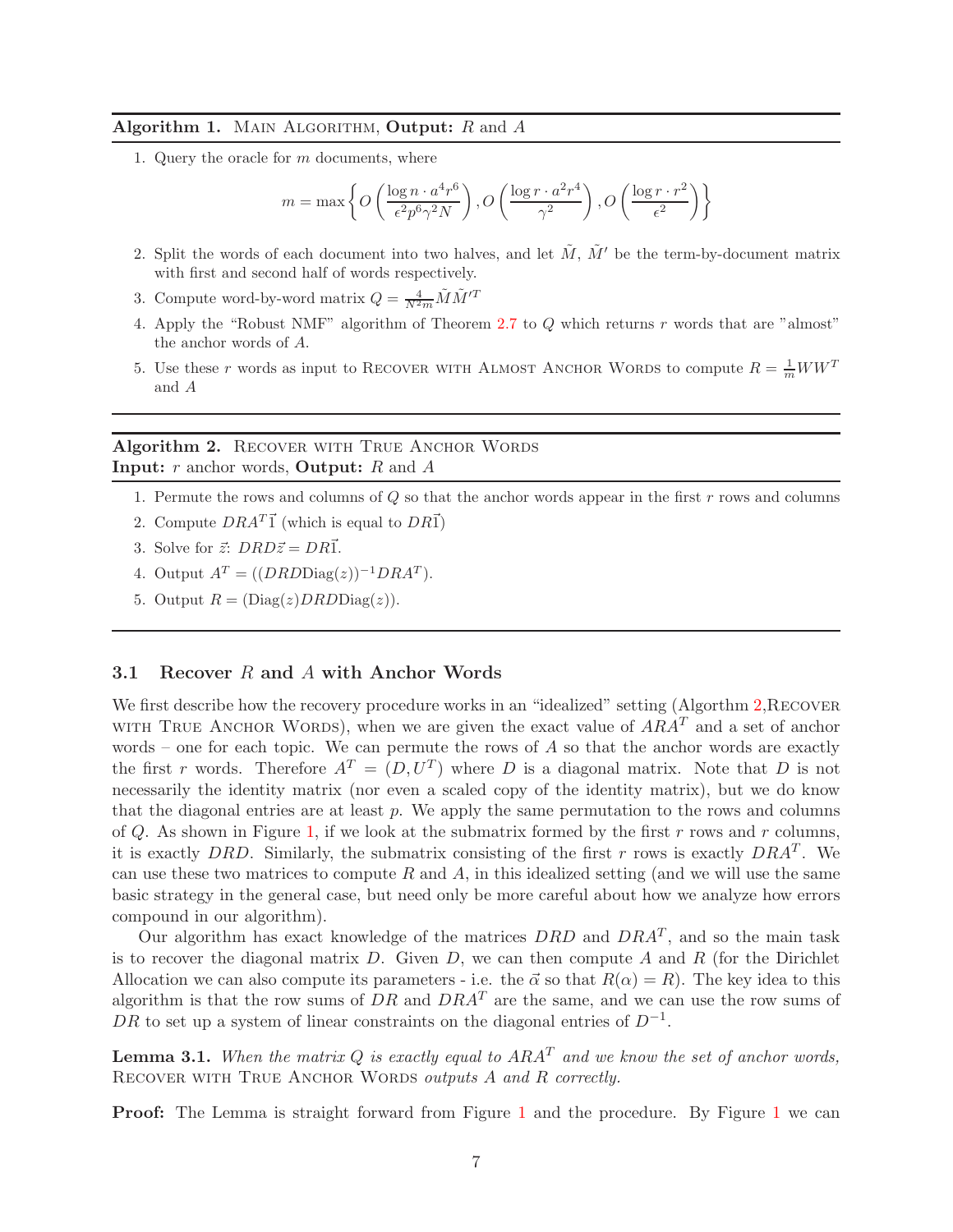

<span id="page-8-1"></span>Figure 1: The matrix Q

find the exact value of  $DRA^T$  and  $DRD$  in the matrix Q. Step 2 of recover computes  $DR\vec{1}$  by computing  $DRA^T\vec{1}$ . The two vectors are equal because A is the topic-term matrix and its columns sum up to 1, in particular  $A^T\vec{1} = \vec{1}$ .

In Step 3, since  $R$  is invertible by Lemma [2.2,](#page-5-1)  $D$  is a diagonal matrix with entries at least  $p$ , the matrix DRD is also invertible. Therefore there is a unique solution  $\vec{z} = (DRD)^{-1}DR\vec{1} = D^{-1}\vec{1}$ . Also  $D\vec{z} = \vec{1}$  and hence  $DDiag(z) = I$ . Finally, using the fact that  $DDiag(z) = I$ , the output in step 4 is just  $(DR)^{-1}DRA^T = A^T$ , and the output in step 5 is equal to R.

### <span id="page-8-0"></span>3.2 Recover R and A with Almost Anchor Words

What if we are not given the exact anchor words, but are given words that are "close" to anchor words? As we noted, in general we cannot hope to recover the true anchor words, but even a good approximation will be enough to recover  $R$  and  $A$ .

When we restrict A to the rows corresponding to "almost" anchor words, the submatrix will not be diagonal. However, it will be close to a diagonal in the sense that the submatrix will be a diagonal matrix D multiplied by  $E$ , and  $E$  is close to the identity matrix (and the diagonal entries of D are at least  $\Omega(p)$ ). Here we analyze the same procedure as above and show that it still recovers A and R (approximately) even when given "almost" anchor words instead of true anchor words. For clarity we state the procedure again in Algorithm [3:](#page-9-0) RECOVER WITH ALMOST ANCHOR WORDS. The guarantees at each step are different than before, but the implementation of the procedure is the same. Notice that here we permute the rows of A (and hence the rows and columns of  $Q$ ) so that the "almost" anchor words returned by Theorem [2.6](#page-5-2) appear first and the submatrix A on these rows is equal to DE.

Here, we still assume that the matrix Q is exactly equal to  $ARA^T$  and hence the first r rows of Q form the submatrix  $DERA<sup>T</sup>$  and the first r rows and columns are  $DERE<sup>T</sup>D$ . The complication here is that  $Diag(z)$  is not necessarily equal to  $D^{-1}$ , since the matrix E is not necessarily the identity. However, we can show that  $Diag(z)$  is "close" to  $D^{-1}$  if E is suitably close to the identity matrix – i.e. given good enough proxies for the anchor words, we can bound the error of the above recovery procedure. We write  $E = I + Z$ . Intuitively when Z has only small entries E should behave like the identity matrix. In particular,  $E^{-1}$  should have only small off-diagonal entries. We make this precise through the following lemmas:

<span id="page-8-2"></span>**Lemma 3.2.** Let  $E = I + Z$  and  $\sum_{i,j} |Z_{i,j}| = \epsilon < 1/2$ , then  $E^{-1}$  is a vector with entries in the range  $[1-2\epsilon, 1+2\epsilon]$ .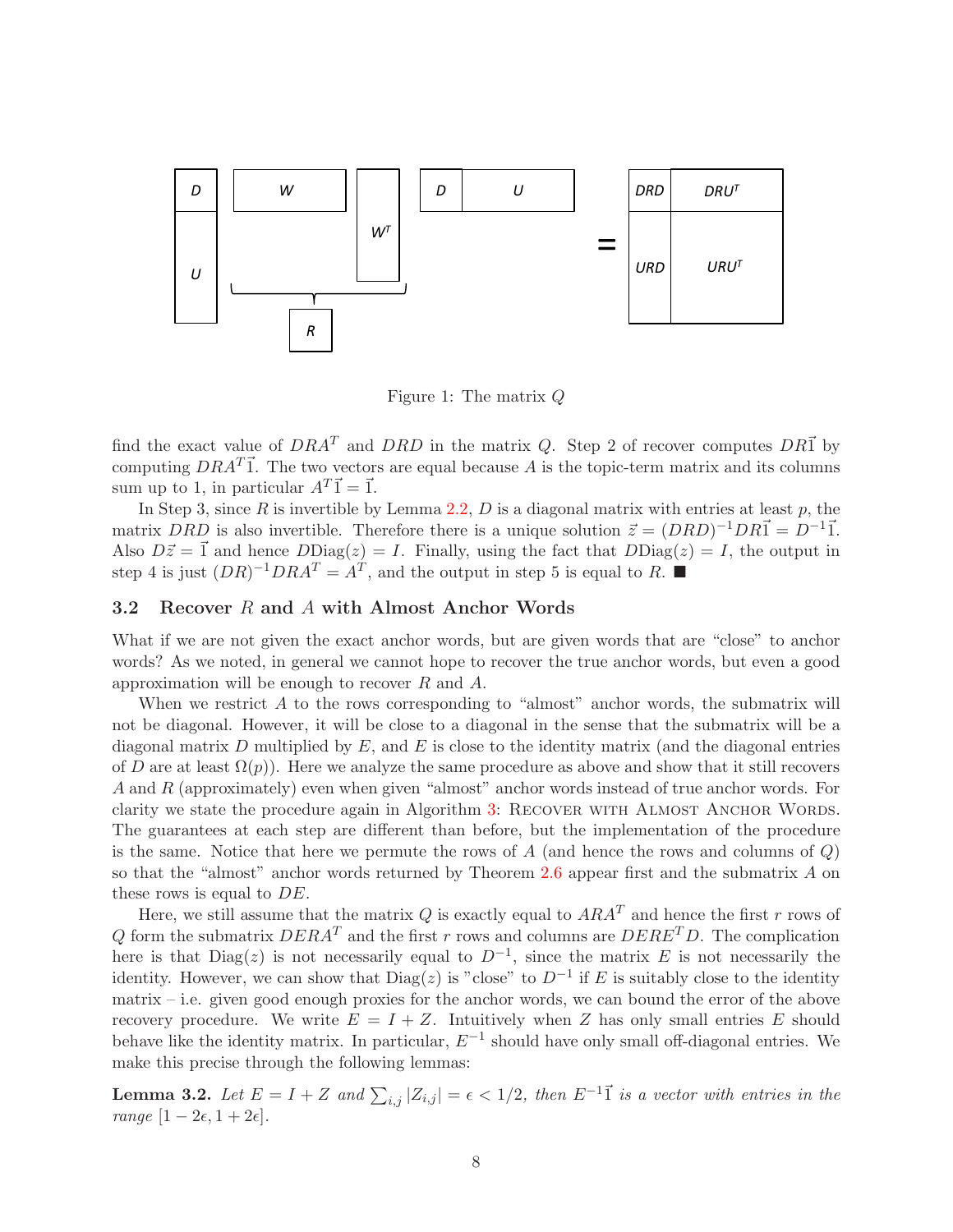<span id="page-9-0"></span>Algorithm 3. RECOVER WITH ALMOST ANCHOR WORDS **Input:**  $r$  "almost" anchor words, **Output:**  $R$  and  $A$ 

- 1. Permute the rows and columns of Q so that the "almost" anchor words appear in the first r rows and columns.
- 2. Compute  $DERA^T\vec{1}$  (which is equal to  $DER\vec{1}$ )
- 3. Solve for  $\vec{z}$ :  $DERE<sup>T</sup> D\vec{z} = DER\vec{1}$ .
- 4. Output  $A<sup>T</sup> = ((DERE<sup>T</sup> DDiag(z))^{-1}DERA<sup>T</sup>).$
- 5. Output  $R = (\text{Diag}(z) D E R E^T D \text{Diag}(z)).$

**Proof:** E is clearly invertible because the spectral norm of Z is at most  $1/2$ . Let  $\vec{b} = E^{-1}\vec{1}$ . Since  $E = I + Z$  we multiply E on both sides to get  $\vec{b} + Z\vec{b} = \vec{1}$ . Let  $b_{max}$  be the largest absolute value of any entry of b  $(b_{max} = \max |b_i|)$ . Consider the entry i where  $b_{max}$  is achieved, we know  $b_{max} = |b_i| \leq 1 + |(Zb)_i| \leq 1 + \sum_j |Z_{i,j}||b_j| \leq 1 + \epsilon b_{max}$ . Thus  $b_{max} \leq 1/(1 - \epsilon) \leq 2$ . Now all the entries in  $Z\vec{b}$  are within  $2\epsilon$  in absolute value, and we know that  $\vec{b} = \vec{1} + Z\vec{b}$ . Hence all the entries of *b* are in the range  $[1-2\epsilon, 1+2\epsilon]$ , as desired. ■

<span id="page-9-1"></span>**Lemma 3.3.** Let  $E = I + Z$  and  $\sum_{i,j} |Z_{i,j}| = \epsilon < 1/2$ , then the columns of  $E^{-1} - I$  have  $\ell_1$  norm at most  $2\epsilon$ .

**Proof:** Without loss of generality, we can consider just the first column of  $E^{-1} - I$ , which is equal to  $(E^{-1} - I)\vec{e_1}$ , where  $\vec{e_1}$  is the indicator vector that is one on the first coordinate and zero elsewhere.

The approach is similar to that in Lemma [3.2.](#page-8-2) Let  $\vec{b} = (E^{-1}-I)\vec{e_1}$ . Left multiply by  $E = (I+Z)$ and we obtain  $\vec{b} + Z\vec{b} = -Z\vec{e_1}$ . Hence  $\vec{b} = -Z(\vec{b} + \vec{e_1})$ . Let  $b_{max}$  be the largest absolute value of entries of  $\vec{b}$  ( $b_{max} = \max |b_i|$ ). Let i be the entry in which  $b_{max}$  is achieved. Then

$$
b_{max} = |b_i| \le |(Z\vec{b})_i| + |(Z\vec{e_1})_i| \le \epsilon b_{max} + \epsilon
$$

Therefore  $b_{max} \leq \epsilon/(1-\epsilon) \leq 2\epsilon$ . Further, the  $\|\vec{b}\|_1 \leq \|Z\vec{e}_1\|_1 + \|Z\vec{b}\|_1 \leq \epsilon + 2\epsilon^2 \leq 2\epsilon$ .

Now we are ready to show that the procedure RECOVER WITH ALMOST ANCHOR WORDS succeeds when given "almost" anchor words:

<span id="page-9-2"></span>**Lemma 3.4.** When the matrix Q is exactly equal to  $ARA^T$ , the matrix A restricted to almost anchor words is DE where  $E - I$  has  $\ell_1$  norm  $\epsilon < 1/10$  when viewed as a vector, procedure RECOVER WITH ALMOST ANCHOR WORDS outputs A such that each column of A has  $\ell_1$  error at most 6 $\epsilon$ . The matrix R has additive error  $Z_R$  whose  $\ell_1$  norm when viewed as a vector is at most 8€.

**Proof:** Since Q is exactly  $ARA^T$ , our algorithm is given  $DERA^T$  and  $DERE^T D$  with no error. In Step 3, since  $D, E$  and  $R$  are all invertible, we have

$$
\vec{z} = (DERE^TD)^{-1} DER\vec{1} = D^{-1}(E^T)^{-1}\vec{1}
$$

Ideally we would want  $Diag(z) = D^{-1}$ , and indeed  $DDiag(z) = Diag((E^T)^{-1}\vec{1})$ . From Lemma [3.2,](#page-8-2) the vector  $(E^T)^{-1}$  has entries in the range  $[1 - 2\epsilon, 1 + 2\epsilon]$ , thus each entry of Diag(z) is within a  $(1 \pm 2\epsilon)$  multiplicative factor from the corresponding entry in  $D^{-1}$ .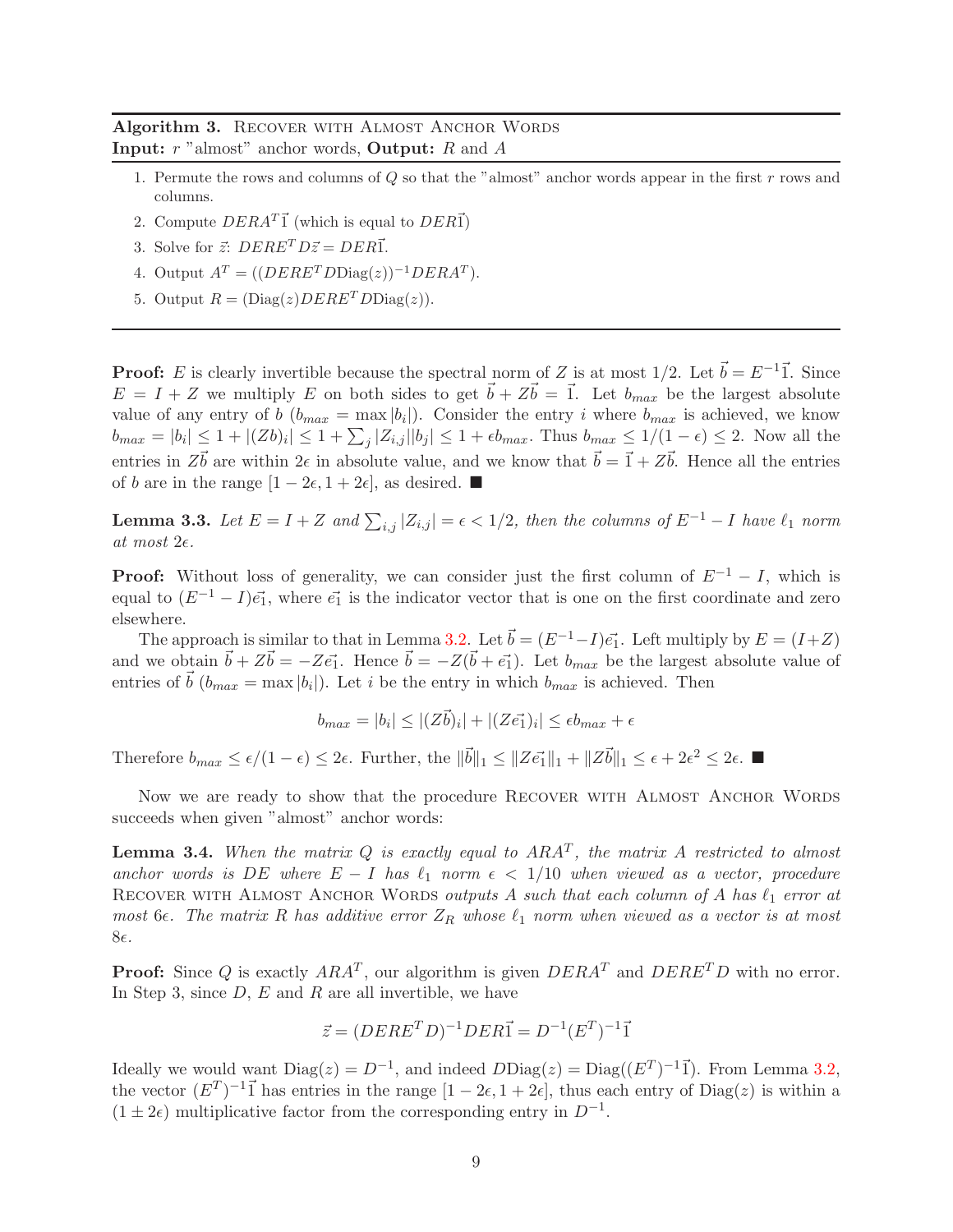Consider the output in Step 4. Since  $D, E, R$  are invertible, the first output is

$$
(DERET D \text{Diag}(z))^{-1} DERAT = (D \text{Diag}(z))^{-1} (ET)^{-1} AT
$$

Our goal is to bound the  $\ell_1$  error of the columns of the output compared to the corresponding columns of A. Notice that it is sufficient to show that the  $j^{th}$  row of  $(D\text{Diag}(z))^{-1}(E^T)^{-1}$  is close (in  $\ell_1$  distance) to the indicator vector  $\vec{e_j}^T$ .

Claim 3.5. For each j,  $||\vec{e_j}^T(DDiag(z))^{-1}(E^T)^{-1} - \vec{e_j}^T||_1 \leq 5\epsilon$ 

Proof: Again, without loss of generality we can consider just the first row. From Lemma [3.3](#page-9-1)  $\vec{e_1}^T (E^T)^{-1}$  has  $\ell_1$  distance at most  $2\epsilon$  to  $\vec{e_1}^T$ .  $(DDiag(z))^{-1}$  has entries in the range  $[1-3\epsilon, 1+3\epsilon]$ . And so

$$
\|\vec{e_1}^T (D\text{Diag}(z))^{-1} (E^T)^{-1} - \vec{e_1}^T \|_1 \leq \|\vec{e_1}^T (D\text{Diag}(z))^{-1} (E^T)^{-1} - \vec{e_1}^T (E^T)^{-1} \|_1 + \|\vec{e_1}^T (E^T)^{-1} - \vec{e_1}^T \|_1
$$

The last term can be bounded by  $2\epsilon$ . Consider the first term on the right hand side: The vector  $\vec{e_1}^T (D \text{Diag}(z))^{-1} - \vec{e_1}^T$  has one non-zero entry (the first one) whose absolute value is at most  $3\epsilon$ . Hence, from Lemma [3.3](#page-9-1) the first term can be bounded by  $6\epsilon^2 \leq 3\epsilon$ , and this implies the claim.

The first row of  $(DDiag(z))^{-1}(E^T)^{-1}A^T$  is  $A_1 + z^T A$  where z is a vector with  $\ell_1$  norm at most 5ε. So every column of A is recovered with  $\ell_1$  error at most 6ε.

Consider the second output of the algorithm. The output is  $Diag(z)$  DERE<sup>T</sup> DDiag(z) and we can write  $Diag(z)D = I + Z_1$  and  $E = I + Z_2$ . The leading error are  $Z_1R + Z_2R + RZ_1 + RZ_2$ and hence the  $\ell_1$  norm of the leading error term (when treated as a vector) is at most 6 $\epsilon$  and other terms are of order  $\epsilon^2$  and can safely be bounded by  $2\epsilon$  for suitably small  $\epsilon$ ).

Finally we consider the general case (in which there is additive noise in Step 1): we are not given  $ARA^T$  exactly. We are given Q which is close to  $ARA^T$  (by Lemma [3.7\)](#page-11-0). We will bound the accumulation of this last type of error. Suppose in Step 1 of RECOVER we obtain  $DERA<sup>T</sup> + U$ and  $DERE<sup>T</sup> D + V$  and furthermore the entries of U and U<sup>1</sup> have absolute value at most  $\epsilon_1$  and the matrix V has  $\ell_1$  norm  $\epsilon_2$  when viewed as a vector.

<span id="page-10-0"></span>**Lemma 3.6.** If  $\epsilon, \epsilon_1, \epsilon_2$  are sufficiently small, RECOVER outputs A such that each entry of A has additive error at most  $O(\epsilon + (ra\epsilon_2/p^3 + \epsilon_1 r/p^2)/\gamma)$ . Also the matrix R has additive error  $Z_R$  whose  $\ell_1$  norm when viewed as a vector is at most  $O(\epsilon + (ra\epsilon_2/p^3 + \epsilon_1 r/p^2)/\gamma)$ .

The main idea of the proof is to write  $DERE<sup>T</sup> D + V$  as  $DER(E<sup>T</sup> + V')D$ . In this way the error V can be translated to an error  $V'$  on E and Lemma [3.4](#page-9-2) can be applied. The error U can be handled similarly.

**Proof:** We shall follow the proof of Lemma [3.4.](#page-9-2) First can express the error term  $V$  instead as  $V = (DER)V'(D)$ . This is always possible because all of D, E, R are invertible. Moreover, the  $\ell_1$ norm of V' when viewed as a vector is at most  $8ra\epsilon_2/\gamma p^3$ , because this norm will grow by a factor of at most  $1/p$  when multiplied by  $D^{-1}$ , a factor of at most 2 when multiplied by  $E^{-1}$  and at most  $ra/\Gamma(R)$  when multiplied by  $R^{-1}$ . The bound of  $\Gamma(R)$  comes from Lemma [2.2,](#page-5-1) we lose an extra ra because  $R$  may not have rows sum up to 1.

Hence  $DERE<sup>T</sup> D + V = DER(E<sup>T</sup> + V')D$  and the additive error for  $DERE<sup>T</sup> D$  can be transformed into error in  $E$ , and we will be able to apply the analysis in Lemma [3.4.](#page-9-2)

Similarly, we can express the error term U as  $U = DERU'$ . Entries of U' have absolute value at most  $8\epsilon_1 r/\gamma p^2$ . The right hand side of the equation in step 3 is equal to  $DER\vec{1} + U\vec{1}$  so the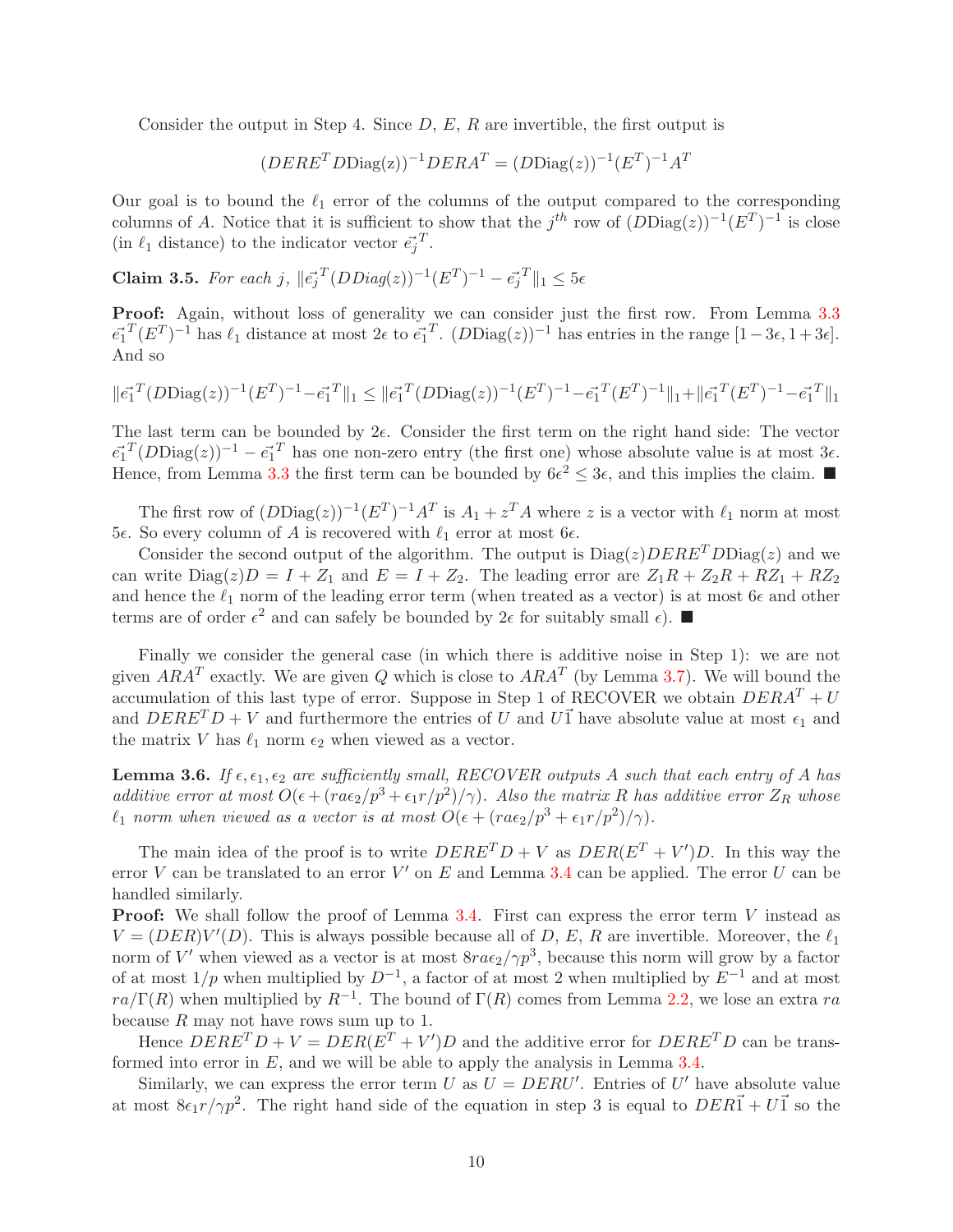error is at most  $\epsilon_1$  per entry. Following the proof of Lemma [3.4,](#page-9-2) we know  $Diag(z)D$  has diagonal entries within  $1 \pm (2\epsilon + 16\epsilon_2/\gamma p^3 + 2\epsilon_1).$ 

Now we consider the output. The output for  $A<sup>T</sup>$  is equal to

$$
(DER(E^{T} + V')DDiag(z))^{-1}DER(A^{T} + U') = (DDiag(z))^{-1}(E^{T} + V')^{-1}(A^{T} + U').
$$

Here we know  $(E^T + V')^{-1} - I$  has  $\ell_1$  norm at most  $O(\epsilon + ra\epsilon_2/\gamma p^3)$  per row,  $(DDiag(z))$  is a diagonal matrix with entries in  $1 \pm O(\epsilon + ra\epsilon_2/\gamma p^3 + \epsilon_1)$ , entries of U' has absolute value  $O(\epsilon_1 r/\gamma p^2)$ . Following the proof of Lemma  $3.4$  the final entry-wise error of A is roughly the sum of these three errors, and is bounded by  $O(\epsilon + (ra\epsilon_2/p^3 + \epsilon_1 r/p^2)/\gamma)$  (Notice that Lemma [3.4](#page-9-2) gives bound for  $\ell_1$ norm of rows, which is stronger. Here we switched to entry-wise error because the entries of  $U$  are bounded while the  $\ell_1$  norm of U might be large).

Similarly, the output of R is equal to  $Diag(z)(DERE<sup>T</sup>D+V)Diag(z)$ . Again we write  $Diag(z)D =$  $I + Z_1$  and  $E = I + Z_2$ . The extra term  $Diag(z)VDiag(z)$  is small because the entries of z are at most to  $2/p$  (otherwise  $Diag(z)D$  won't be close to identity). The error can be bounded by  $O(\epsilon + (ra\epsilon_2/p^3 + \epsilon_1r/p^2)/\gamma)$ .

Now in order to prove our main theorem we just need to show that when number of documents is large enough, the matrix Q is close to the  $ARA^T$ , and plug the error bounds into Lemma [3.6.](#page-10-0)

### 3.3 Error Bounds for Q

Here we show that the matrix Q indeed converges to  $\frac{1}{m}AWW^{T}A^{T} = ARA^{T}$  when m is large enough.

<span id="page-11-0"></span>**Lemma 3.7.** When  $m > \frac{50 \log n}{N \epsilon_Q^2}$ , with high probability all entries of  $Q - \frac{1}{m}AWW^T A^T$  have absolute value at most  $\epsilon_Q$ . Further, the  $\ell_1$  norm of rows of Q are also  $\epsilon_Q$  close to the  $\ell_1$  norm of the corresponding row in  $\frac{1}{m}AWW^{T}A^{T}$ .

**Proof:** We shall first show that the expectation of Q is equal to  $ARA^T$  where R is  $\frac{1}{m}WW^T$ . Then by concentration bounds we show that entries of  $Q$  are close to their expectations. Notice that we can also hope to show that Q converges to  $AR(\mathcal{T})A^T$ . However in that case we will not be able to get the inverse polynomial relationship with  $N$  (indeed, even if  $N$  goes to infinity it is impossible to learn  $R(\mathcal{T})$  with only one document). Replacing  $R(\mathcal{T})$  with the empirical R allows our algorithm to perform better when the number of words per document is larger.

To show the expectation is correct we observe that conditioned on  $W$ , the entries of two matrices  $\tilde{M}$  and  $\tilde{M}'$  are independent. Their expectations are both  $\frac{N}{2}AW$ . Therefore,

$$
\mathbf{E}[Q] = \frac{4}{mN^2} \, \mathbf{E}[\tilde{M} \tilde{M}^{\prime T}]= \frac{1}{m} \left(\frac{2}{N} \, \mathbf{E}[\tilde{M}]\right) \left(\frac{2}{N} \, \mathbf{E}[\tilde{M}^{\prime T}]\right) = \frac{1}{m} A W W^T A^T = A R A^T.
$$

We still need to show that  $Q$  is close to this expectation. This is not surprising because  $Q$  is the average of m independent samples (of  $\frac{4}{N^2}\tilde{M}_i\tilde{M}_i'$ ). Further, the variance of each entry in  $\frac{4}{N^2}\tilde{M}_i\tilde{M}_i'^T$ can be bounded because  $\tilde{M}$  and  $\tilde{M}'$  also come from independent samples. For any i,  $j_1$ ,  $j_2$ , let  $v =$  $AW_i$  be the probability distribution that  $\tilde{M}_i$  and  $\tilde{M}'_i$  are sampled from, then  $\tilde{M}_i(j_1)$  is distributed as  $Binomial(N/2, v(j_1))$  and  $\tilde{M}'_i(j_2)$  is distributed as  $Binomial(N/2, v(j_2))$ . The variance of these two variables are less than  $N/8$  no matter what v is by the properties of binomial distribution. Conditioned on the vector  $v$  these two variables are independent, thus the variance of their product is at most  $\textbf{Var} \,\tilde{M}_i(j_1) \, \textbf{E} \,\tilde{M}_i'(j_2)^2 + \textbf{E} \,\tilde{M}_i(j_1)^2 \, \textbf{Var} \,\tilde{M}_i'(j_2) + \textbf{Var} \,\tilde{M}_i(j_1) \, \textbf{Var} \,\tilde{M}_i'(j_2) \leq N^3/4 + N^2/64.$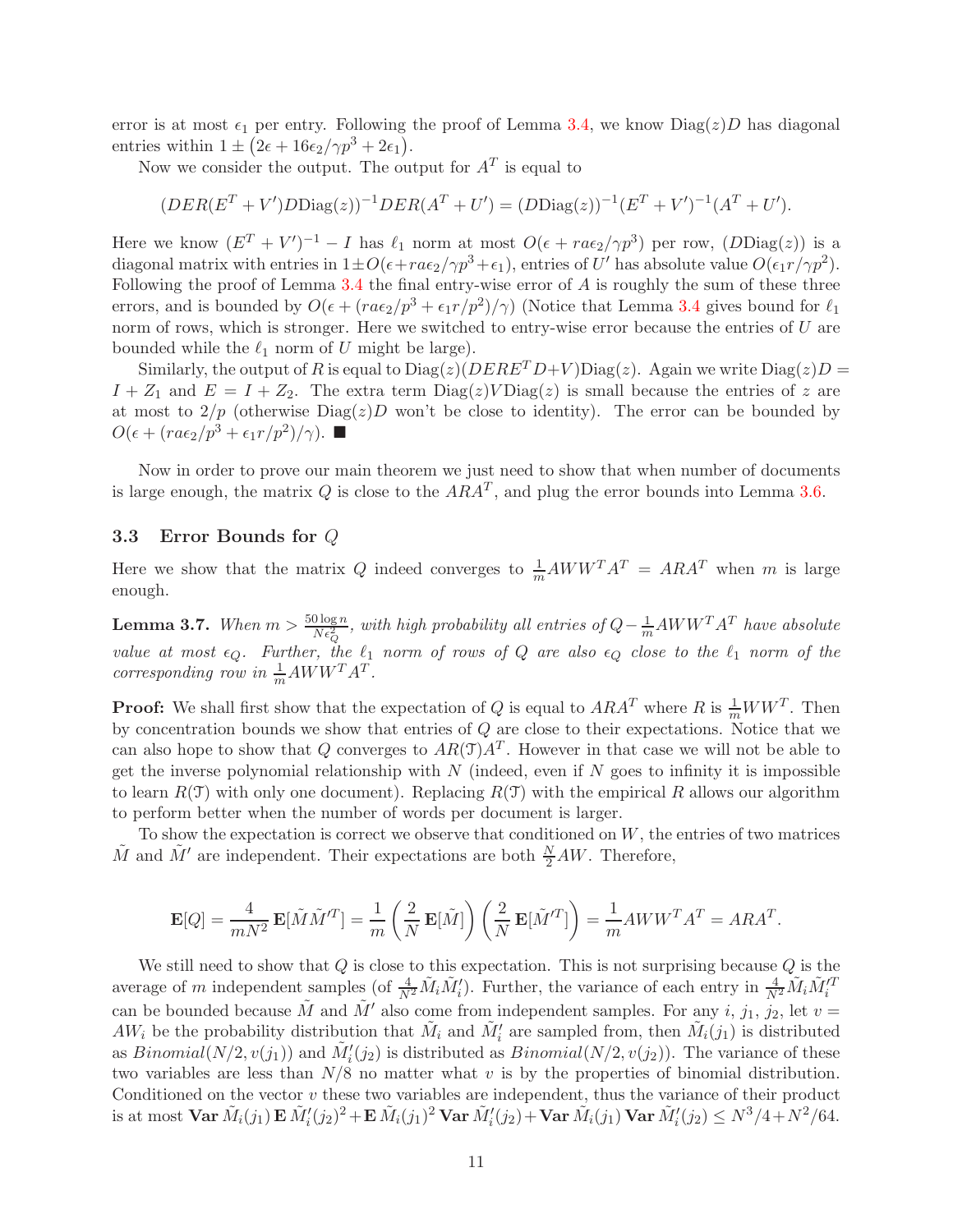The variance of any entry in  $\frac{4}{N^2}\tilde{M}_i\tilde{M}_i'^T$  is at most  $4/N + 1/16N^2 = O(1/N)$ . Higher moments can be bounded similarly and they satisfy the assumptions of Bernstein inequalities. Thus by Bernstein inequalities the probability that any entry is more than  $\epsilon_Q$  away from its true value is much smaller than  $1/n^2$ .

The further part follows from the observation that the  $\ell_1$  norm of a row in  $Q$  is proportional to the number of appearances of the word. As long as the number of appearances concentrates the error in  $\ell_1$  norm must be small. The words are all independent (conditioned on W) so this is just a direct application of Chernoff bounds.  $\blacksquare$ 

#### 3.4 Proving the Main Theorem

We are now ready to prove Theorem [1.4:](#page-3-0)

**Proof:** By Lemma [3.7](#page-11-0) we know when we have at least  $50 \log n / N \epsilon_Q^2$  documents, Q is entry wise close to  $ARA^T$ . In this case error per row for Theorem [2.6](#page-5-2) is at most  $\epsilon_Q \cdot O(a^2r^2/p^2)$  because in this step we can assume that there are at most  $4ar/p$  words (see Section [3.5\)](#page-12-0) and to normalize the row we need a multiplicative factor of at most  $10ar/p$  (we shall only consider rows with  $\ell_1$  norm at least  $p/10ar$ , with high probability all the anchor words are in these rows). The  $\gamma$  parameter for Theorem [2.7](#page-6-1) is  $p\gamma/4$  by Lemma [2.2.](#page-5-1) Thus the almost anchor words found by the algorithm has weight at least  $1-O(\epsilon_{Q}a^2r^2/\gamma p^3)$  on diagonals. The error for  $DERE^T D$  is at most  $\epsilon_{Q}r^2$ , the error for any entry of  $DER\AA^T$  and  $DER\AA^T\vec{1}$  is at most  $O(\epsilon_Q)$ . Therefore by Lemma [3.6](#page-10-0) the entry-wise error for A is at most  $O(\epsilon_Q a^2 r^3 / \gamma p^3)$ .

When  $\epsilon_Q < \epsilon p^3 \gamma / a^2 r^3$  the error is bounded by  $\epsilon$ . In this case we need

$$
m = \max \left\{ O\left(\frac{\log n \cdot a^4 r^6}{\epsilon^2 p^6 \gamma^2 N}\right), O\left(\frac{\log r \cdot a^2 r^4}{\gamma^2}\right) \right\}.
$$

The latter constraint comes from Lemma [2.2.](#page-5-1)

To get within  $\epsilon$  additive error for the parameter  $\alpha$ , we further need R to be close enough to the variance-covariance matrix of the document-topic distribution, which means  $m$  is at least

$$
m = \max \left\{ O\left(\frac{\log n \cdot a^4 r^6}{\epsilon^2 p^6 \gamma^2 N}\right), O\left(\frac{\log r \cdot a^2 r^4}{\gamma^2}\right), O\left(\frac{\log r \cdot r^2}{\epsilon^2}\right) \right\}.
$$

### <span id="page-12-0"></span>3.5 Reducing Dictionary Size

Ē

Above we assumed that the number of distinct words is small. Here, we give a simple gadget that shows in the general case we can assume that this is the case at the loss of an additional additive  $\epsilon$  in our accuracy:

**Lemma 3.8.** The general case can be reduced to an instance in which there are at most  $4ar/\epsilon$ words all of which (with at most one exception) occur with probability at least  $\epsilon/4ar$ .

Proof: In fact, we can collect all words that occur infrequently and "merge" all of these words into a aggregate word that we will call the runoff word. To this end, we call a word large if it appears more than  $\epsilon m N/3ar$  times in  $m = \frac{100ar \log n}{N\epsilon}$  documents, and otherwise we call it small. Indeed, with high probability all large words are words that occur with probability at least  $\epsilon/4ar$  in our model. Also, all words that has a entry larger than  $\epsilon$  in the corresponding row of A will appear with at least  $\epsilon / ar$  probability, and is thus a large word with high probability. We can merge all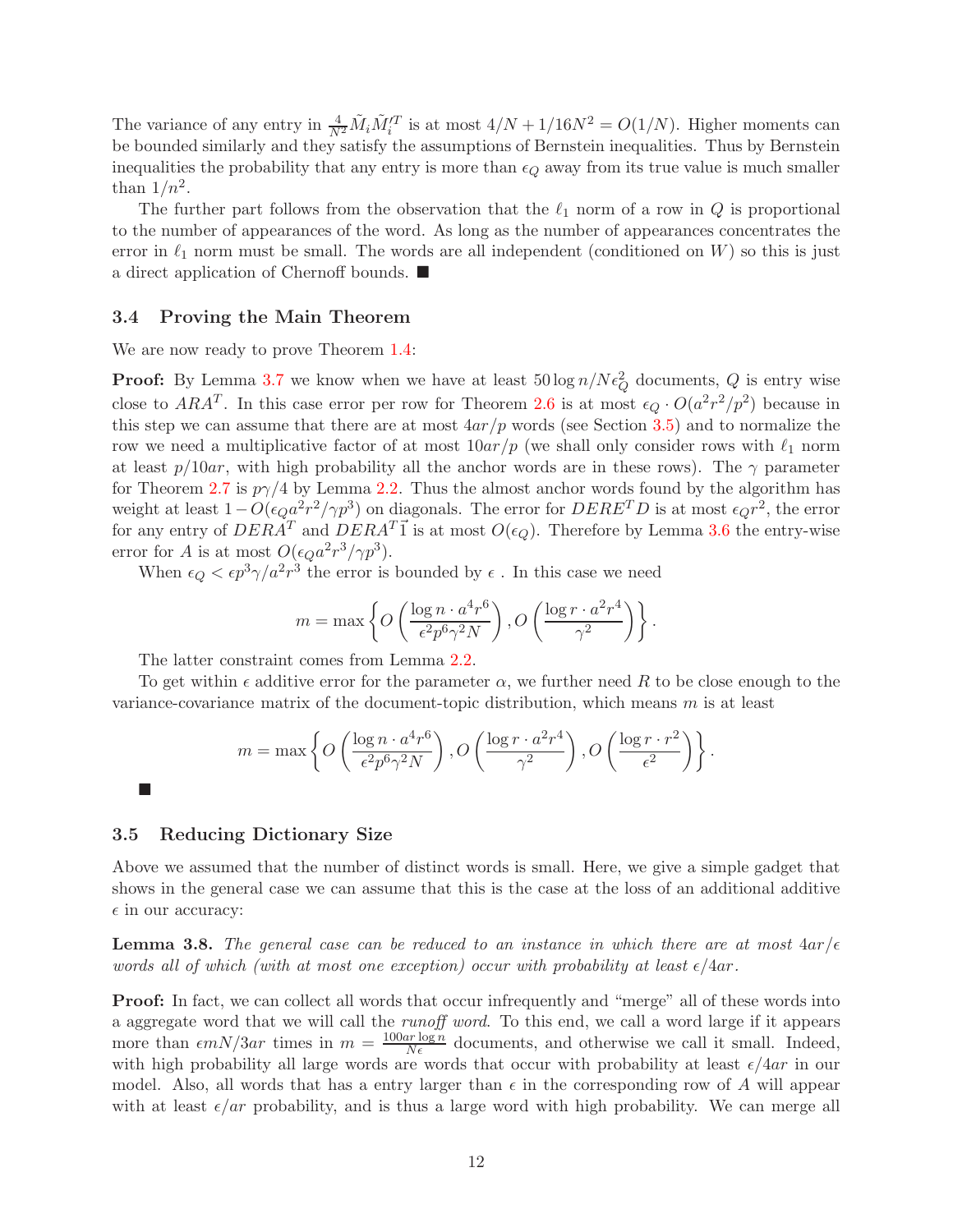small words (i.e. rename all of these words to a single, new word). Hence we can apply the above algorithm (which assumed that there are not too many distinct words). After we get a result with the modified documents we can ignore the *runoff words* and assign 0 weight for all the small words. The result will still be correct up to  $\epsilon$  additive error.  $\blacksquare$ 

# <span id="page-13-0"></span>4 The Dirichlet Subcase

Here we demonstrate that the parameters of a Dirichlet distribution can be (robustly) recovered from just the covariance matrix  $R(\mathcal{T})$ . Hence an immediate corollary is that our main learning algorithm can recover both the topic matrix  $A$  and the distribution that generates columns of  $W$  in a Latent Dirichlet Allocation (LDA) Model  $[6]$ , provided that A is separable. We believe that this algorithm may be of practical use, and provides the first alternative to local search and (unproven) approximation procedures for this inference problem [\[32\]](#page-20-1), [\[11\]](#page-19-3), [\[6\]](#page-19-2).

The Dirichlet distribution is parametrized by a vector  $\alpha$  of positive reals is a natural family of continuous multivariate probability distributions. The support of the Dirichlet Distribution is the unit simplex whose dimension is the same as the dimension of  $\alpha$ . Let  $\alpha$  be a r dimensional vector. Then for a vector  $\theta \in \mathbb{R}^r$  in the r dimensional simplex, its probability density is given by

$$
Pr[\theta|\alpha] = \frac{\Gamma(\sum_{i=1}^{r} \alpha_i)}{\prod_{i=1}^{r} \Gamma(\alpha_i)} \prod_{i=1}^{r} \theta_i^{\alpha_i - 1},
$$

where  $\Gamma$  is the Gamma function. In particular, when all the  $\alpha_i$ 's are equal to one, the Dirichlet Distribution is just the uniform random distribution over the probability simplex.

The expectation and variance of  $\theta_i$ 's are easy to compute given the parameters  $\alpha$ . We denote  $\alpha_0 = ||\alpha||_1 = \sum_{i=1}^r \alpha_i$ , then the ratio  $\alpha_i/\alpha_0$  should be interpreted as the "size" of the *i*-th variable  $\theta_i$ , and  $\alpha_0$  shows whether the distributions is concentrated in the interior (when  $\alpha_0$  is large) or near the boundary (when  $\alpha_0$  is small). The first two moments of Dirichlet Distribution is listed as below:

$$
\mathbf{E}[\theta_i] = \frac{\alpha_i}{\alpha_0}.
$$

$$
\mathbf{E}[\theta_i \theta_j] = \begin{cases} \frac{\alpha_i \alpha_j}{\alpha_0 (\alpha_0 + 1)} & \text{when } i \neq j \\ \frac{\alpha_i (\alpha_i + 1)}{\alpha_0 (\alpha_0 + 1)} & \text{when } i = j \end{cases}.
$$

Suppose the Dirichlet distribution has max  $\alpha_i/m$ in  $\alpha_i = a$  and the sum of parameters is  $\alpha_0$ ; we give an algorithm that computes close estimates to the vector of parameters  $\alpha$  given a sufficiently close estimate to the co-variance matrix  $R(\mathcal{T})$  (Theorem [4.3\)](#page-14-2). Combining this with Theorem [1.4,](#page-3-0) we obtain the following corollary:

**Theorem 4.1.** There is an algorithm that learns the topic matrix A with high probability up to an additive error of  $\epsilon$  from at most

$$
m = \max \left\{ O\left(\frac{\log n \cdot a^6 r^8 (\alpha_0 + 1)^4}{\epsilon^2 p^6 N}\right), O\left(\frac{\log r \cdot a^2 r^4 (\alpha_0 + 1)^2}{\epsilon^2}\right) \right\}
$$

documents sampled from the LDA model and runs in time polynomial in n, m. Furthermore, we also recover the parameters of the Dirichlet distribution to within an additive  $\epsilon$ .

Our main goal in this section is to bound the  $\ell_1$ -condition number of the Dirichlet distribution (Section [4.1\)](#page-14-0), and using this we show how to recover the parameters of the distribution from its covariance matrix (Section [4.2\)](#page-14-1).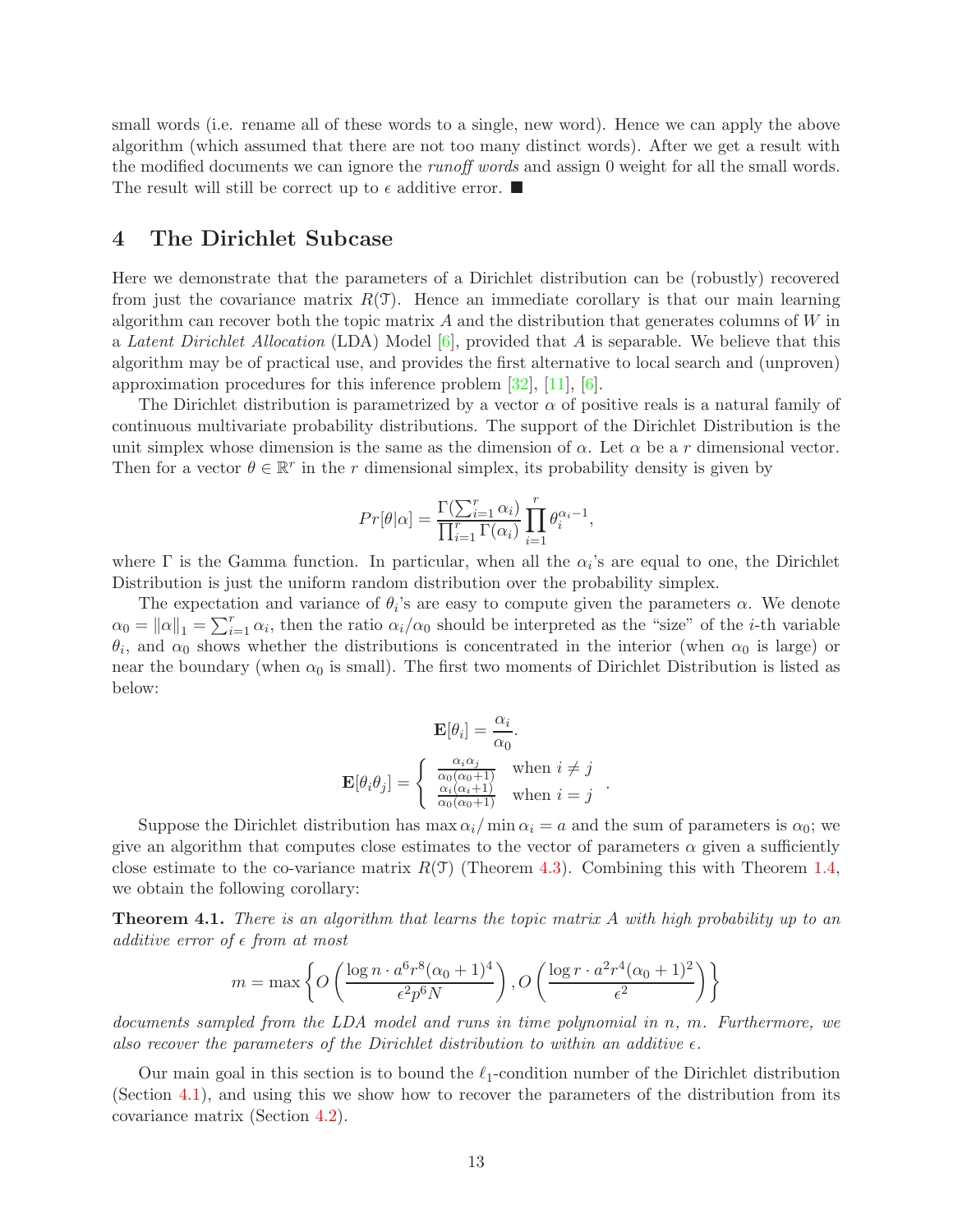### <span id="page-14-3"></span>Algorithm 4. DIRICHLET(R), Input: R, Output:  $\alpha$  (vector of parameters)

- 1. Set  $\alpha/\alpha_0 = R\overline{1}$ .
- 2. Let *i* be the row with smallest  $\ell_1$  norm, let  $u = R_{i,i}$  and  $v = \alpha_i/\alpha_0$ .

3. Set 
$$
\alpha_0 = \frac{1 - u/v}{u/v - v}
$$
.

4. Output  $\alpha = \alpha_0 \cdot (\alpha/\alpha_0)$ .

### <span id="page-14-0"></span>4.1 Condition Number of a Dirichlet Distribution

There is a well-known meta-principle that if a matrix  $W$  is chosen by picking its columns independently from a fairly diffuse distribution, then it will be far from low rank. However, our analysis will require us to prove an explicit lower bound on  $\Gamma(R(\mathcal{T}))$ . We now prove such a bound when the columns of W are chosen from a Dirichlet distribution with parameter vector  $\alpha$ . We note that it is easy to establish such bounds for other types of distributions as well. Recall that we defined  $R(\mathcal{T})$ in Section [1,](#page-1-0) and here we will abuse notation and throughout this section we will denote by  $R(\alpha)$ the matrix  $R(\mathcal{T})$  where  $\mathcal{T}$  is a Dirichlet distribution with parameter  $\alpha$ .

Let  $\alpha_0 = \sum_{i=1}^r \alpha_i$ . The mean, variance and co-variance for a Dirichlet distribution are wellknown, from which we observe that  $R(\alpha)_{i,j}$  is equal to  $\frac{\alpha_i \alpha_j}{\alpha_0(\alpha_0+1)}$  when  $i \neq j$  and is equal to  $\frac{\alpha_i(\alpha_i+1)}{\alpha_0(\alpha_0+1)}$ when  $i = j$ .

**Lemma 4.2.** The  $\ell_1$  condition number of  $R(\alpha)$  is at least  $\frac{1}{2(\alpha_0+1)}$ .

**Proof:** As the entries  $R(\alpha)_{i,j}$  is  $\frac{\alpha_i \alpha_j}{\alpha_0(\alpha_0+1)}$  when  $i \neq j$  and  $\frac{\alpha_i(\alpha_i+1)}{\alpha_0(\alpha_0+1)}$  when  $i = j$ , after normalization  $R(\alpha)$  is just the matrix  $D' = \frac{1}{\alpha_0+1} (\alpha \times (1,1,...,1) + I)$  where  $\times$  is outer product and I is the identity matrix.

Let x be a vector such that  $|x|_1 = 1$  and  $|D'x|_1$  achieves the minimum in  $\Gamma(R(\alpha))$  and let  $I = \{i | x_i \geq 0\}$  and let  $J = \overline{I}$  be the complement. We can assume without loss of generality that  $\sum_{i\in I} x_i \geq |\sum_{i\in J} x_i|$  (otherwise just take  $-x$  instead). The product  $D'x$  is  $\frac{\sum x_i}{\alpha_0+1}\alpha + \frac{1}{\alpha_0+1}x$ . The first term is a nonnegative vector and hence for each  $i \in I$ ,  $(D'x)^{i} \geq 0$ . This implies that

$$
|D'x|_1 \ge \frac{1}{\alpha_0 + 1} \sum_{i \in I} x_i \ge \frac{1}{2(\alpha_0 + 1)}.
$$

<span id="page-14-1"></span> $\Box$ 

### 4.2 Recovering the Parameters of a Dirichlet Distribution

When the variance covariance matrix  $R(\alpha)$  is recovered with error  $\epsilon_R$  in  $\ell_1$  norm when viewed as a vector, we can use Algorithm [4:](#page-14-3) DIRICHLET to compute the parameters for the Dirichlet.

<span id="page-14-2"></span>**Theorem 4.3.** When the variance covariance matrix  $R(\alpha)$  is recovered with error  $\epsilon_R$  in  $\ell_1$  norm when viewed as a vector, the procedure  $DIRICHLET(R)$  learns the parameter of the Dirichlet distribution with error at most  $O(ar(\alpha_0+1)\epsilon_R)$ .

**Proof:** The  $\alpha_i/\alpha_0$ 's all have error at most  $\epsilon_R$ . The value u is  $\frac{\alpha_i}{\alpha_0} \frac{\alpha_i+1}{\alpha_0+1} \pm \epsilon_R$  and the value v is  $\alpha_i/\alpha_0 \pm \epsilon_R$ . Since  $v \ge 1/ar$  we know the error for  $u/v$  is at most  $2ar\epsilon_R$ . Finally we need to bound the denominator  $\frac{\alpha_i+1}{\alpha_0+1}-\frac{\alpha_i}{\alpha_0} > \frac{1}{2(\alpha_0+1)}$  (since  $\frac{\alpha_i}{\alpha_0} \leq 1/r \leq 1/2$ ). Thus the final error is at most  $5ar(\alpha_0+1)\epsilon_R$ .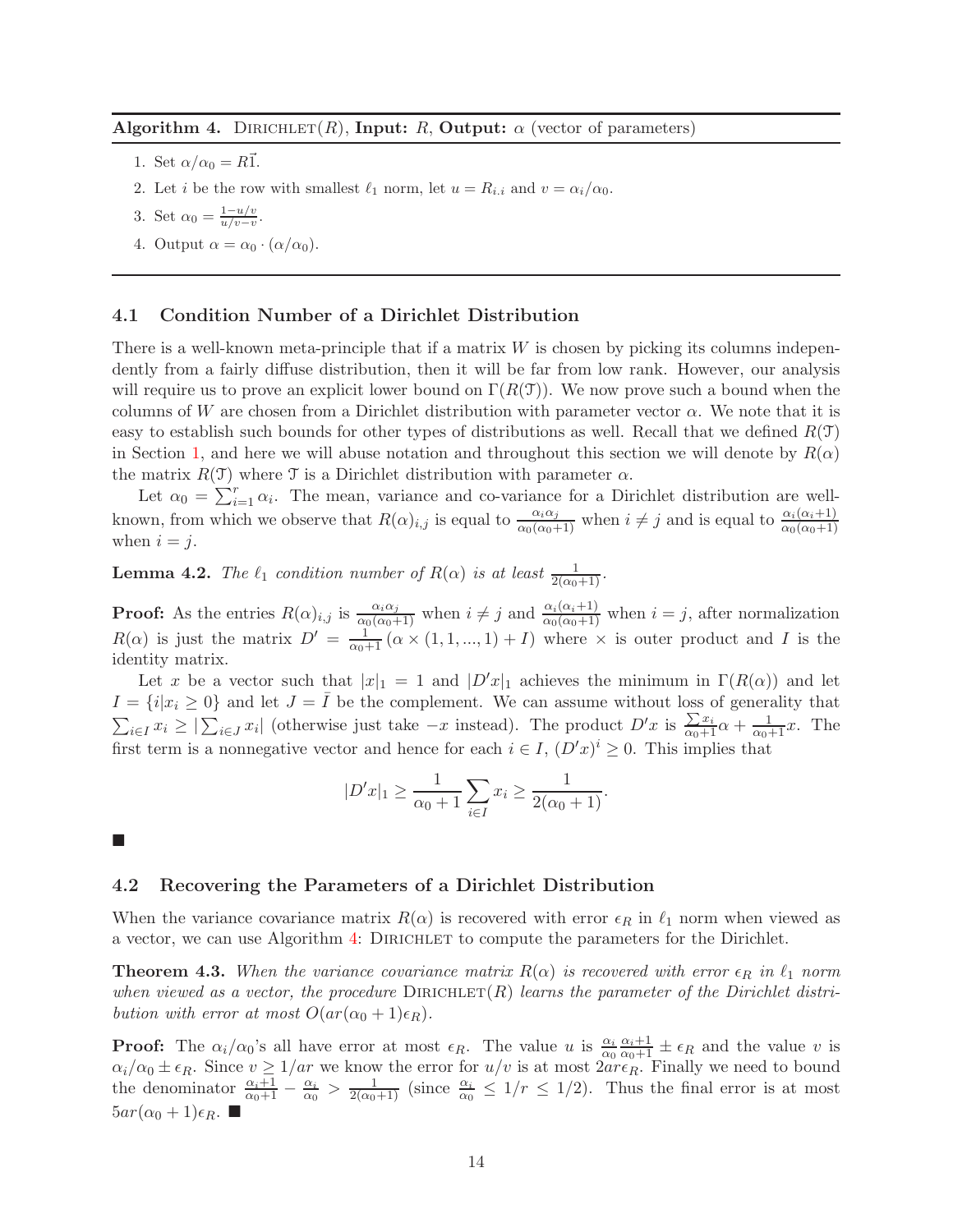# <span id="page-15-0"></span>5 Obtaining Almost Anchor Words

In this section, we prove Theorem [2.7,](#page-6-1) which we restate here:

<span id="page-15-2"></span>**Theorem 5.1.** Suppose  $M = AW$  where W and M are normalized to have rows sum up to 1, A is separable and W is  $\gamma$ -robustly simplicial. When  $\epsilon < \gamma/100$  there is a polynomial time algorithm that given  $\tilde{M}$  such that for all rows  $\|\tilde{M}^i - M^i\|_1 < \epsilon$ , finds r row (almost anchor words) in  $\tilde{M}$ . The i-th almost anchor word corresponds to a row in M that can be represented as  $(1 - O(\epsilon/\gamma))W^i$  +  $O(\epsilon/\gamma)W^{-i}$ . Here  $W^{-i}$  is a vector in the convex hull of other rows in W with unit length in  $\ell_1$ norm.

The major weakness of the algorithm in [\[2\]](#page-19-4) is that it only considers the  $\ell_1$  norm. However in an r dimensional simplex there is another natural measure of distance more suited to our purposes: since each point is a unique convex combination of the vertices, we can view this convex combination as a probability distribution and use statistical distance (on this representation) as a norm for points inside the simplex. We will in fact need a slight modification to this norm, since we would like it to extend to points outside the simplex too:

**Definition 5.2** (( $\delta$ , $\epsilon$ )-close). A point  $M'^{j}$  is ( $\delta$ , $\epsilon$ )-close to  $M'^{i}$  if and only if

$$
\min_{c_k \ge 0, \sum_{k=1}^n c_k = 1, c_j \ge 1 - \delta} \|M'^i - \sum_{k=1}^n c_k M'^k\|_1 \le \epsilon.
$$

Intuitively think of point  $M'^j$  is  $(\delta, \epsilon)$ -close to  $M'^i$  if  $M'^i$  is  $\epsilon$  close in  $\ell_1$  distance to some point Q, where Q is a convex combination of the rows of M' that places at least  $1 - \delta$  weight on  $M'^j$ . Notice that this definition is not a distance since it is not symmetric, but we will abuse notation and nevertheless call it a distance function. We remark that this distance is easy to compute: To check whether  $M'^{j}$  is  $(\delta, \epsilon)$ -close to  $M'^{i}$  we just need to solve a linear program that minimizes the  $\ell_1$  distance when the c vector is a probability distribution with at least  $1 - \delta$  weight on j (the constraints on c are clearly all linear).

We also consider all points that a row  $M'^{j}$  is close to, this is called the neighborhood of  $M'^{j}$ .

**Definition 5.3** (( $\delta$ , $\epsilon$ )-neighborhood). The ( $\delta$ , $\epsilon$ )-neighborhood of  $M'^{j}$  are the rows  $M'^{i}$  such that  $M'^j$  is  $(\delta, \epsilon)$ -close to  $M'^i$ .

For each point  $M^{ij}$ , we know its original (unperturbed) point  $M_j$  is in a convex combination of  $W^{i}$ 's:  $M^{j} = \sum_{i=1}^{r} A_{j,i} W^{i}$ . Separability implies that for any column index i there is a row  $f(i)$  in A whose only nonzero entry is in the i<sup>th</sup> column. Then  $M^{f(i)} = W^i$  and consequently  $||M'^{f(i)} - W^{i}||_1 < \epsilon$ . Let us call these rows  $M'^{f(i)}$  for all i the *canonical rows*. From the above description the following claim is clear.

<span id="page-15-1"></span>Claim 5.4. Every row  $M^{j}$  has  $\ell_1$ -distance at most  $2\epsilon$  to the convex hull of canonical rows.

Proof: We have:

$$
||M'^j - \sum_{k=1}^r A_{j,k} M'^{f(k)}||_1 \le ||M'^j - M^j||_1 + ||M^j - \sum_{k=1}^r A_{j,k} M^{f(k)}||_1 + ||\sum_{k=1}^r A_{j,k} (M^{f(k)} - M'^{f(k)})||_1
$$

and we can bound the right hand side by  $2\epsilon$ .

The algorithm will distinguish rows that are close to vertices and rows that are far by testing whether each row is close (in  $\ell_1$  norm) to the convex hull of rows outside its neighborhood. In particular, we define a robust loner as: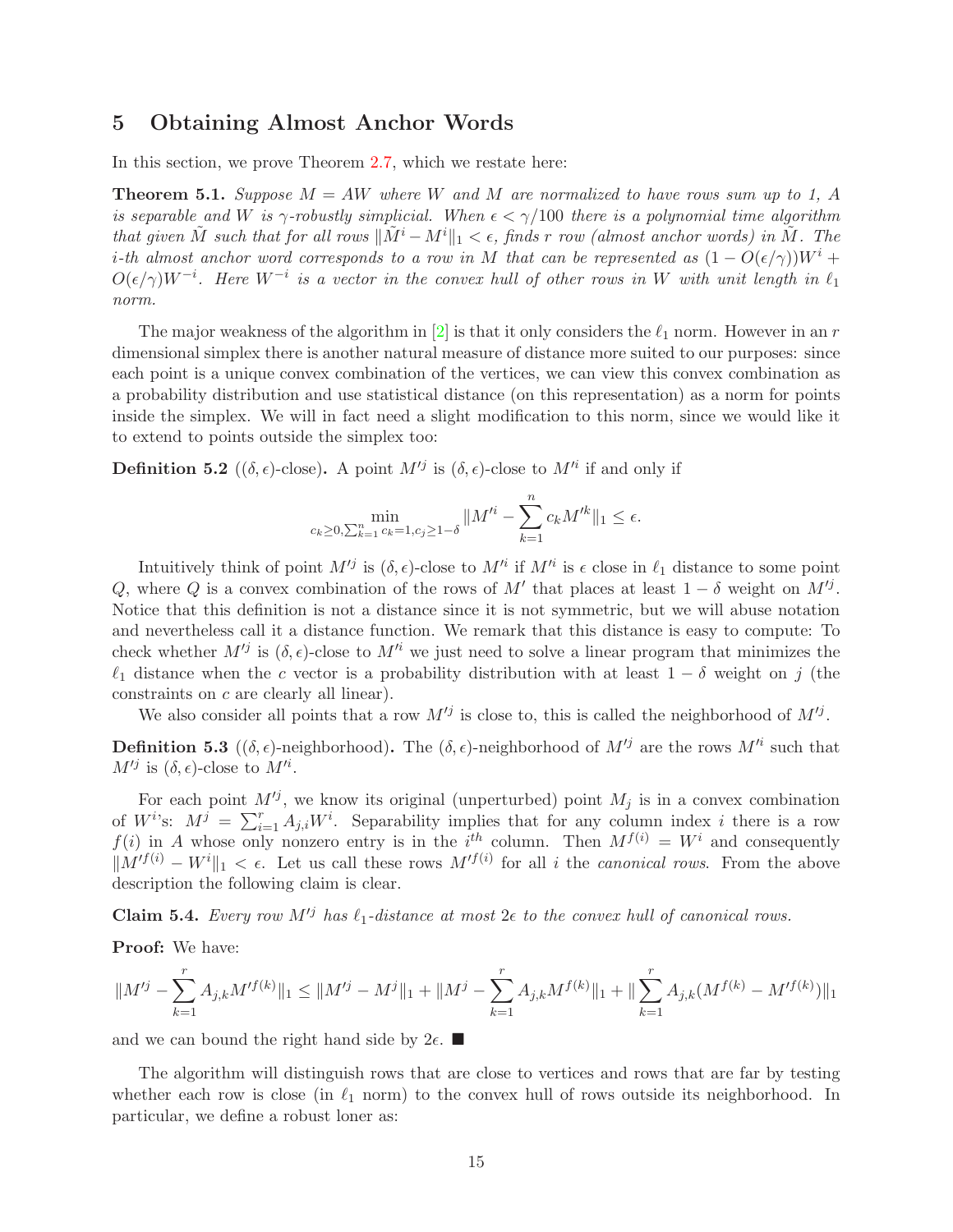**Definition 5.5** (robust loner). We call a row  $M^{j}$  a robust-loner if it has  $\ell_1$  distance at most  $2\epsilon$ to the convex hull of rows that are outside its  $(6\epsilon/\gamma, 2\epsilon)$  neighborhood.

Our goal is to show that a row is a robust loner if and only if it is close to some row in  $W$ . The following lemma establishes one direction:

<span id="page-16-0"></span>**Lemma 5.6.** If  $A_{j,t}$  is smaller than  $1 - 10\epsilon/\gamma$ , the point  $M^{tj}$  cannot be  $(6\epsilon/\gamma, 2\epsilon)$ -close to the canonical row that corresponds to  $W^t$ .

**Proof:** Assume towards contradiction that  $M'^{j}$  is  $(6\epsilon/\gamma, 2\epsilon)$ -close to the canonical row  $M'^{i}$  which is a perturbation of  $W^t$ . By definition there must be probability distribution  $c \in \mathbb{R}^n$  over the rows such that  $c_j \geq 1-6\epsilon/\gamma$ , and  $||M'^i - \sum_{k=1}^n c_k M'^k||_1 \leq 2\epsilon$ . Now we instead consider the unperturbed matrix M, since every row of M' is  $\epsilon$  close (in  $\ell_1$  norm) to M we know  $||M^i - \sum_{k=1}^n c_k M^k||_1 \leq 4\epsilon$ . Now we represent  $M^i$  and  $\sum_{k=1}^n c_k M^k$  as convex combinations of rows of W and consider the coefficient on  $W^t$ . Clearly  $M^i = W^t$  so the coefficient is 1. But for  $\sum_{k=1}^n c_k M^k$ , since  $c_j \geq 1-6\epsilon/\gamma$ and the coefficient  $A_{j,t} \leq 1 - 10\epsilon/\gamma$ , we know the coefficient of  $W^t$  in the sum must be strictly smaller than  $1-10\epsilon/\gamma+6\epsilon/\gamma = 1-4\epsilon/\gamma$ . By the robustly simplicial assumption  $M^i$  and  $\sum_{k=1}^n c_k M^k$ must be more than  $4\epsilon/\gamma \cdot \gamma = 4\epsilon$  apart in  $\ell_1$  norm, which contradicts our assumption.

As a corollary:

**Corollary 5.7.** If  $A_{j,t}$  is smaller than  $1 - 10\epsilon/\gamma$  for all t, the row  $M'^{j}$  cannot be a robust loner.

**Proof:** By the above lemma, we know the canonical rows are not in the  $(6\epsilon/\gamma, 2\epsilon)$  neighborhood of  $M^{ij}$ . Thus by Claim [5.4](#page-15-1) the row is close to the convex hull of canonical rows and cannot be a robust loner.

Next we prove the other direction: a canonical row is necessarily a robust loner:

Lemma 5.8. All canonical rows are robust loners.

**Proof:** Suppose  $M'^i$  is a canonical row that corresponds to  $W^t$ . We first observe that all the rows that are outside the  $(6\epsilon/\gamma, 2\epsilon)$  neighborhood of  $M'^{j}$  must have  $A_{i,t} < 1 - 6\epsilon/\gamma$ . This is because when  $A_{j,t} \geq 1 - 6\epsilon/\gamma$  we have  $M^j - \sum_{k=1}^r A_{j,t} W^t = \vec{0}$ . If we replace  $M^j$  by  $M'^j$  and  $W^t$  by the corresponding canonical row, the distance is still at most  $2\epsilon$  and the coefficient on  $M'^i$  is at least  $1-6\epsilon/\gamma$ . By definition the corresponding row  $M'^{j}$  must be in the neighborhood of  $M'^{i}$ .

Now we try to represent  $M'^i$  with convex combination of rows that has  $A_{i,t} < 1-6\epsilon/\gamma$ . However this is impossible because every point in the convex combination will also have weight smaller than  $1-6\epsilon/\gamma$  on  $W^t$ , while  $M^i$  has weight 1 on  $W^t$ . The  $\ell_1$  distance between  $M_i$  and the convex combination of the  $M_i$ 's where  $A_{i,t} < 1 - 6\epsilon/\gamma$  is a least 6 $\epsilon$  by robust simplicial property. Even when the points are perturbed by  $\epsilon$  (in  $\ell_1$ ) the distance can change by at most  $2\epsilon$  and is still more than  $2\epsilon$ . Therefore  $M'^i$  is a robust loner.

Now we can prove the main theorem of this section:

**Proof:** Suppose we know  $\gamma$  and  $100\epsilon < \gamma$ . When  $\gamma$  is so small we have the following claim:

**Claim 5.9.** If  $A_{j,t}$  and  $A_{i,l}$  is at least  $1-10\epsilon/\gamma$ , and  $t \neq l$ , then  $M'^{j}$  cannot be  $(10\epsilon/\gamma, 2\epsilon)$ -close to  $M'^i$  and vice versa.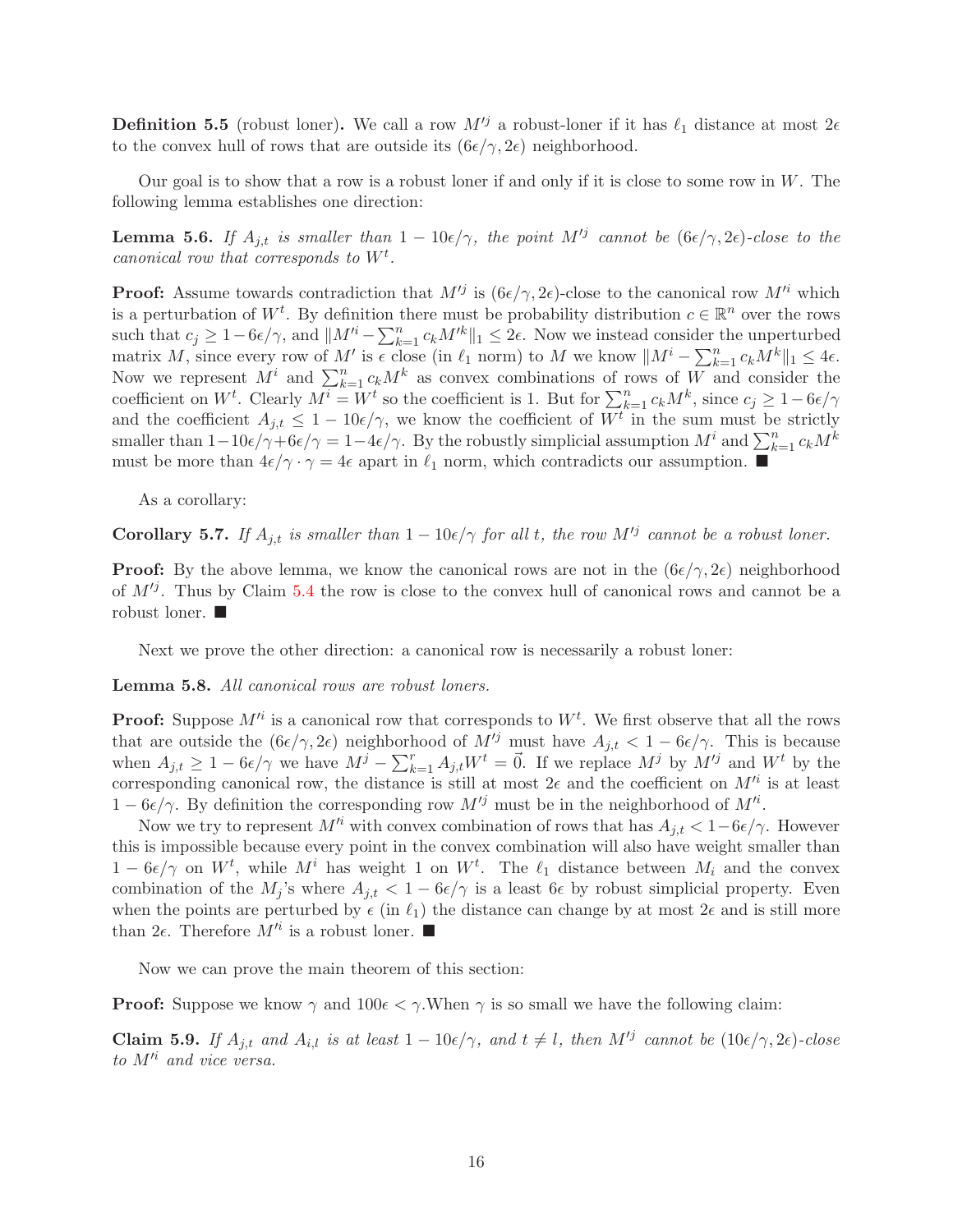The proof is almost identical to Lemma [5.6.](#page-16-0) Also, the canonical row that corresponds to  $W<sup>t</sup>$  is  $(10\epsilon/\gamma, 2\epsilon)$  close to all rows with  $A_{j,t} \geq 1 - 10\epsilon/\gamma$ . Thus if we connect two robust loners when one is  $(10\epsilon/\gamma, 2\epsilon)$  close to the other, the connected component of the graph will exactly be a partition according to the row in  $W$  that the robust loner is close to. We pick one robust loner in each connected component to get the almost anchor words.

Now suppose we don't know  $\gamma$ . In this case the problem is we don't know what is the right size of neighborhood to look at. However, since we know  $\gamma > 100\epsilon$ , we shall first run the algorithm with  $\gamma = 100\epsilon$  to get r rows W' that are very close to the true rows in W. It is not hard to show that these rows are at least  $\gamma/2$  robustly simplicial and at most  $\gamma + 2\epsilon$  robustly simplicial. Therefore we can compute the  $\gamma(W')$  parameter for this set of rows and use  $\gamma(W') - 2\epsilon$  as the  $\gamma$  parameter.

# <span id="page-17-0"></span>6 Maximum Likelihood Estimation is Hard

Here we prove that computing the Maximum Likelihood Estimate (MLE) of the parameters of a topic model is NP-hard. We call this problem the Topic Model Maximum Likelihoood Estimation (TM-MLE) problem:

<span id="page-17-1"></span>**Definition 6.1** (TM-MLE). Given m documents and a target of r topics, the TM-MLE problem asks to compute the topic matrix A that has the largest probability of generating the observed documents (when the columns of W are generated by a uniform Dirichlet distribution).

Surprisingly, this appears to be the first proof that computing the MLE estimate in a topic model is indeed computationally hard, although its hardness is certainly to be expected. On a related note, Sontag and Roy  $[29]$  recently proved that *given the topic matrix* and a document, computing the Maximum A Posteriori (MAP) estimate for the distribution on topics that generated this document is NP-hard. Here we will establish that TM-MLE is NP-hard via a reduction from the MIN-BISECTION problem: In MIN-BISECTION the input is a graph with  $n$  vertices  $(n \text{ is an})$ even integer), and the goal is to partition the vertices into two equal sized sets of  $n/2$  vertices each so as to minimize the number of edges crossing the cut.

**Theorem 6.2.** There is a polynomial time reduction from MIN-BISECTION to TM-MLE  $(r = 2)$ .

**Proof:** Suppose we are given an instance G of the MIN-BISECTION problem with n vertices and m edges. We will now define an instance of the TM-MLE problem. First, we set the number of words to be *n*. For each word *i*, we construct  $N = \lceil 200m^3 \log n \rceil$  documents each of which contain the word  $i$  twice and no other words. For each edge in the graph  $G$ , we construct a document whose two words correspond to the endpoints of the edge.

Suppose that  $x = (x_1, x_2)^T$  is generated by the Dirichlet distribution  $Dir(1, 1)$ . Consequently the probability that words i and j appear in a document with only two words is exactly  $(A^{i}x) \cdot (A^{j}x)$ . We can take the expectation of this term over the Dirichlet distribution  $Dir(1, 1)$  and hence the probability that a document (with exactly two words) contains the words  $i$  and  $j$  is

$$
\mathbf{E}[(A^i x) \cdot (A^j x)] = \frac{1}{3}(A^i \cdot A^j) + \frac{1}{6}(A^i_1 A^j_2 + A^j_1 A^i_2)
$$

In the TM-MLE problem, our goal is to maximize the following objective function (which is the log of the probability of generating the collection of documents):

$$
OBJ = \sum_{\text{document} = \{i, j\}} \log \left[ \frac{1}{3} (A^i \cdot A^j) + \frac{1}{6} (A_1^i A_2^j + A_1^j A_2^i) \right].
$$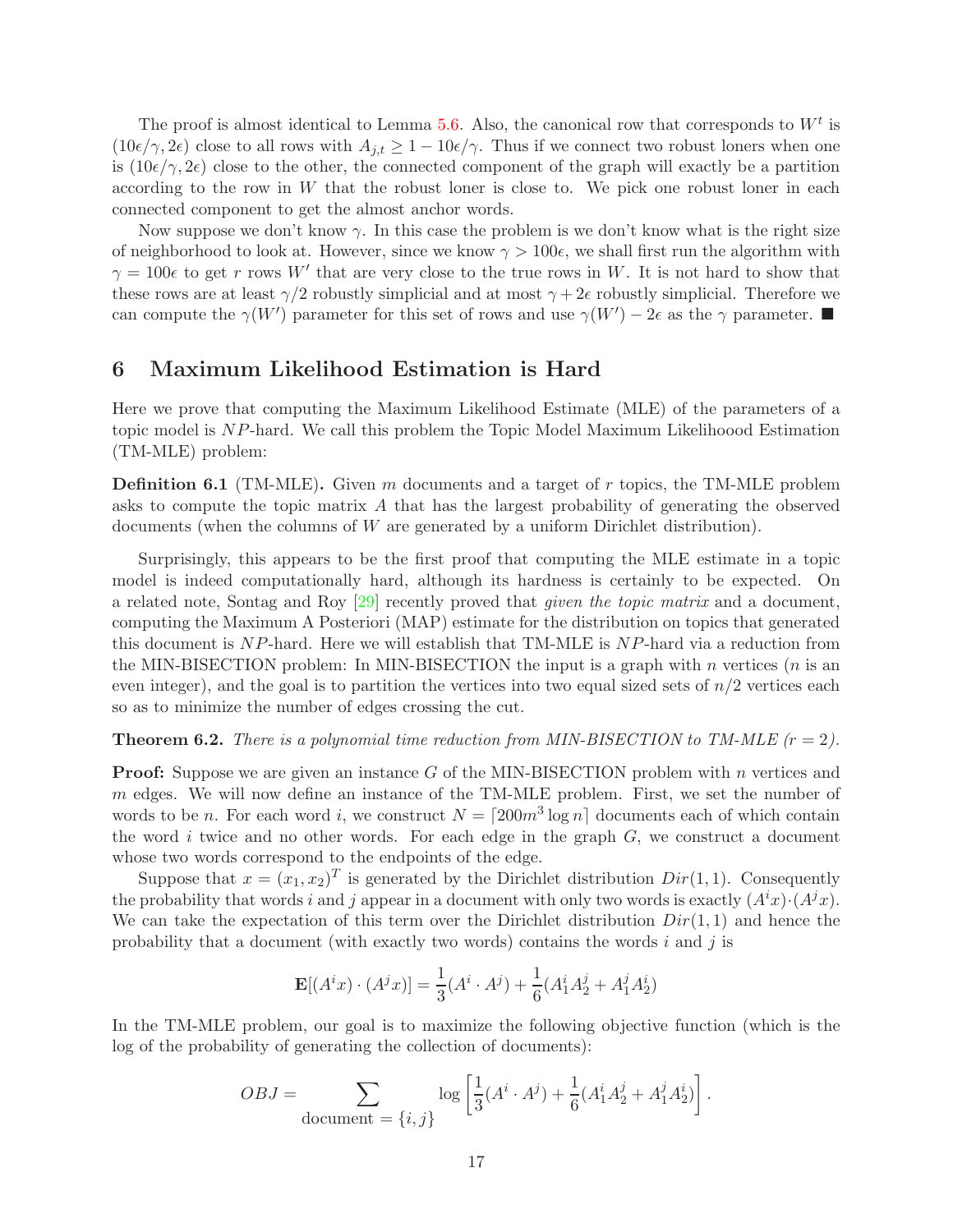For any bisection, we define a canonical solution: the first topic is uniform on all words on one side of the bisection and the second topic is uniform on all words on the other side of the bisection.To prove the correctness of our reduction, a key step is to show that any candidate solution to the MLE problem must be close to a canonical solution. In particular, we show the following:

- 1. The rows  $A^i$  have almost the same  $\ell_1$  norm.
- 2. In each row  $A^i$ , almost all of the weight will be in one of the two topics.

Indeed, canonical solutions have large objective value. Any canonical solution has objective value at least  $-Nn \log 3n^2/4 - m \log 3n^2/2$  (this is because documents with same words contribute  $-\log 3n^2/4$  and documents with different words contribute at least  $-\log 3n^2/2$ .

Recall, in our reduction N is large. Roughly, if one of the rows has  $\ell_1$  norm that is bounded away from  $2/n$  by at least  $1/20nm$ , the contribution (to the objective function) of documents with a repeated word will decrease significantly and the solution cannot be optimal. To prove this we use the fact that the function  $\log x^2 = 2 \log x$  is concave. Therefore when one of the rows has  $\ell_1$  norm more than  $2/n + 1/20nm$ , the optimal value for documents with a repeated word will be attained when all other rows have the same  $\ell_1$  norm  $2/n - 1/20nm(n - 1)$ . Using a Taylor expansion, we conclude that the sum of terms for documents with a repeated word will decrease by at least  $N/50m^2$  which is much larger than any effect the remaining m documents can recoup. In fact, an identical argument establishes that in each row  $A^i$ , the topic with smaller weight will always have weight smaller than  $1/20nm$ .

Now we claim that among canonical solutions, the one with largest objective value corresponds to a minimum bisection. The proof follows from the observation that the value of the objective function is  $-Nn \log 3n^2/4 - k \log 3n^2/2 - (m - k) \log 3n^2/4$  for canonical solutions, where k is the number of edges cut by the bisection. In particular, the objective function of the minimum bisection will be at least an additive log 2 larger than the objective function of a non-minimum bisection.

However, even if the canonical solution is perturbed by  $1/20nm$ , the objective function will only change by at most  $m \cdot 1/10m = 1/10$ , which is much smaller than  $\frac{\log 2}{2}$ . And this completes our reduction.

We remark that the canonical solutions in our reduction are all *separable*, and hence this reduction applies even when the topic matrix  $A$  is known (and required) to be separable. So, even in the case of a separable topic matrix, it is NP-hard to compute the MLE.

# 7 Conclusions

We expect that versions of our algorithm may indeed be practical, and are investigating this possibility. Our machine learning colleagues suggest that real-life topic matrices satisfy even stronger separability assumptions, e.g., the presence of many anchor words per topic instead of a single one. This is a promising suggestion, but leveraging it in our algorithm is an open problem.

Is separability necessary for allowing polynomial-time algorithms for the learning problems considered here? In other words, is the problem difficult if the topic matrix  $A$  is not separable? Average-case intractability seems more plausible here than NP-completeness.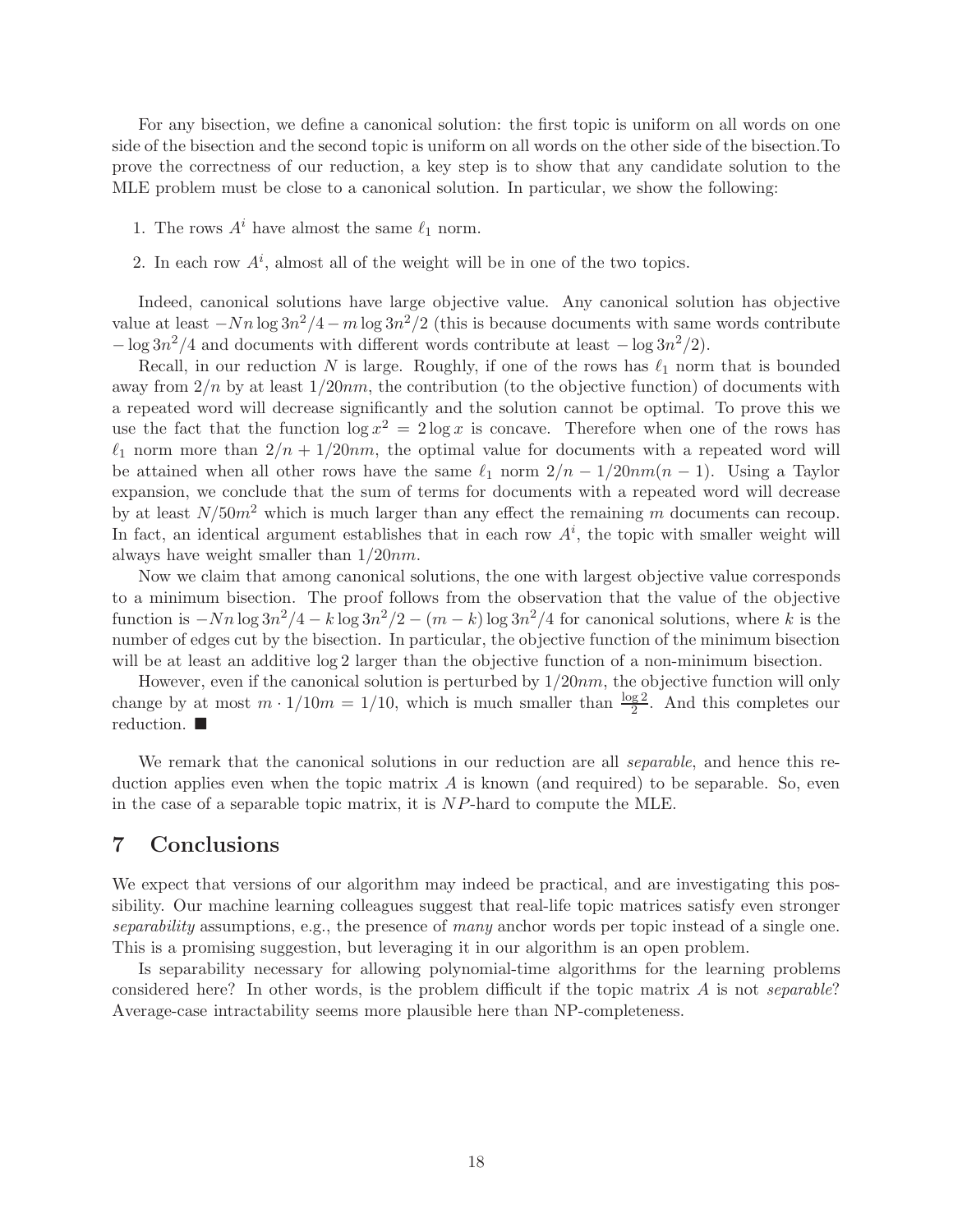# Acknowledgements

We thank Dave Blei, Ravi Kannan, David Minmo, Sham Kakade, David Sontag for many helpful discussions throughout various stages of this work.

# <span id="page-19-5"></span>References

- <span id="page-19-4"></span>[1] A. Anandkumar, D. Hsu and S. Kakade. A method of moments for mixture models and hidden Markov models. Arxiv, 2012. [1](#page-1-0)
- <span id="page-19-6"></span>[2] S. Arora, R. Ge, R. Kannan and A. Moitra. Computing a nonnegative matrix factorization – provably. STOC 2012, to appear. [1,](#page-1-0) [2.1,](#page-5-1) [2.2,](#page-5-3) [2.6,](#page-5-2) [2.2,](#page-5-2) [3,](#page-6-0) [5](#page-15-2)
- <span id="page-19-1"></span>[3] Y. Azar, A. Fiat, A. Karlin, F. McSherry and J. Saia. Spectral analysis of data. STOC, pp. 619–626, 2001. [1](#page-1-0)
- <span id="page-19-8"></span>[4] D. Blei. Introduction to probabilistic topic models. *Communications of the ACM*, pp. 77–84, 2012. [1,](#page-1-0) [1.1](#page-3-0)
- <span id="page-19-2"></span>[5] D. Blei. Personal communication. [1](#page-1-0)
- <span id="page-19-9"></span>[6] D. Blei, A. Ng and M. Jordan. Latent Dirichlet Allocation. Journal of Machine Learning Research, pp. 993–1022, 2003. Preliminary version in NIPS 2001. [1,](#page-1-0) [1.1,](#page-3-0) [4](#page-13-0)
- [7] D. Blei and J. Lafferty. A correlated topic model of Science. Annals of Applied Statistics, pp. 17–35, 2007. [1.1](#page-3-0)
- [8] D. Blei and J. Lafferty. Dynamic topic models. ICML, pp. 113–120, 2006.
- [9] J. Cohen and U. Rothblum. Nonnegative ranks, decompositions and factorizations of nonnegative matices. Linear Algebra and its Applications, pp. 149–168, 1993.
- [10] S. Deerwester, S. Dumais, T. Landauer, G. Furnas and R. Harshman. Indexing by latent semantic analysis. JASIS, pp. 391–407, 1990.
- <span id="page-19-7"></span><span id="page-19-3"></span>[11] A. P. Dempster, N. M. Laird, and D. B. Rubin. Maximum likelihood from incomplete data via the EM Algorithm. J. Roy. Statist. Soc. Ser. B, pp. 1–38, 1977. [1,](#page-1-0) [4](#page-13-0)
- [12] D. Donoho and V. Stodden. When does non-negative matrix factorization give the correct decomposition into parts? NIPS, 2003. [1](#page-1-0)
- [13] G. Golub and C. van Loan. Matrix Computations The Johns Hopkins University Press, 1996.
- <span id="page-19-0"></span>[14] N. Gravin, J. Lasserre, D. Pasechnik and S. Robins. The inverse moment problem for convex polytopes. Discrete and Computation Geometry, 2012, to appear.
- [15] T. Hofmann. Probabilistic latent semantic analysis. UAI, pp. 289–296, 1999. [\(document\),](#page-0-0) [1](#page-1-0)
- [16] P. Hoyer. Non-negative matrix factorization with sparseness constraints. Journal of Machine Learning Research, pp. 1457–1469, 2004.
- [17] A. Hyvärinen, J. Karhunen and E. Oja. *Independent Component Analysis*. Wiley Interscience, 2001.